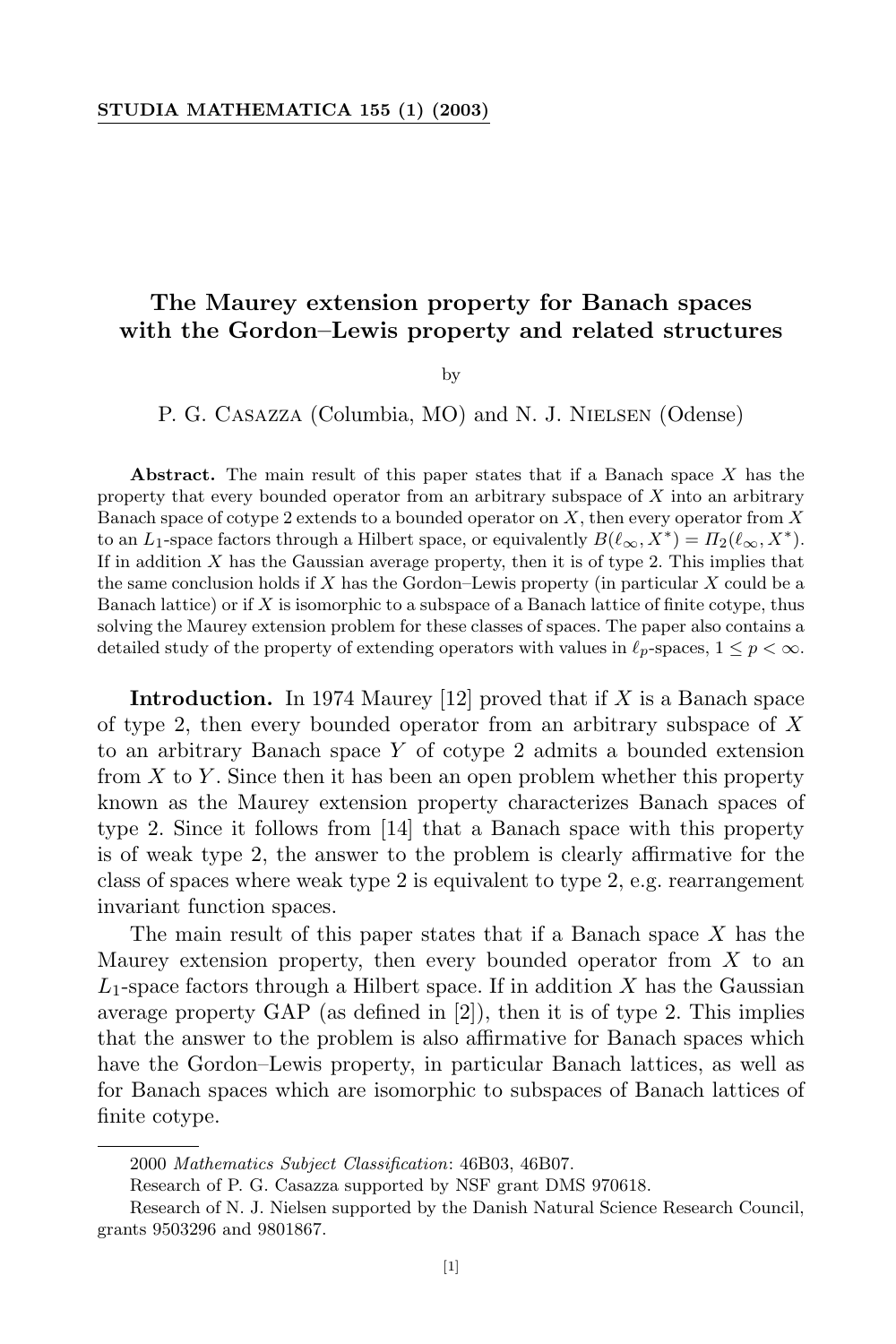It is not known in general whether the condition  $B(\ell_{\infty}, X^*) = \Pi_2(\ell_{\infty}, X^*)$ implies that *X∗* is of cotype 2 or equivalently in the case above that *X* is of type 2. It seems at the moment that GAP is the weakest known condition to ensure this for K-convex spaces. It should be noted that every space of type 2 has GAP.

We shall say that a Banach space *X* has  $M_p$ ,  $1 \leq p < \infty$ , if every bounded operator from a subspace of *X* to  $\ell_p$  admits a bounded extension to *X*. Another major result of the paper states that  $M_p$ ,  $2 < p < \infty$ , characterizes Hilbert spaces among Köthe function spaces on [0, 1]. Finally we investigate  $M_p$ ,  $1 \leq p \leq 2$ , in detail and prove that  $M_1$  is equivalent to  $M_p$ ,  $1 < p < 2$ , and that  $M_1$  implies  $M_2$ .

It is an open problem whether  $M_2$  implies  $M_1$  and whether  $M_1$  or  $M_2$ imply the Maurey extension property.

We now wish to discuss the arrangement of this paper in greater detail.

In Section 1 of the paper we prove some general results on extensions of operators which are needed to prove the main results. Some of them are probably of interest in their own right. Section 2 is devoted to the main results stated above while Section 3 contains the investigation of the properties  $M_p$ ,  $1 \leq p \leq 2$ , and the proof of the implications  $M_1 \Leftrightarrow M_p$ ,  $1 < p < 2$ , and  $M_1 \Rightarrow M_2$ .

**Acknowledgements.** The authors are indebted to Nigel Kalton who drew our attention to the spaces  $\ell_p(\delta, 2)$ ,  $2 < p < \infty$ , by using them to show that  $\ell_p$  does not have  $M_r$  for  $2 < p < r < \infty$ . This subsequently led to the idea of the proof of our main result.

Spaces like  $\ell_p(\delta, 2)$  were first considered by Rosenthal in his construction of new  $\mathcal{L}_p$ -spaces [20].

**0. Notation and peliminaries.** In this paper we shall use the notation and terminology commonly used in Banach space theory as it appears in [10], [11] and [21]. *B<sup>X</sup>* will always denote the closed unit ball of the Banach space *X*.

If *X* and *Y* are Banach spaces, then  $B(X, Y)$   $(B(X) = B(X, X))$  denotes the space of all bounded linear operators from *X* to *Y* and throughout the paper we shall identify  $X \otimes Y$  with the space of all  $\omega^*$ -continuous finite rank operators from  $X^*$  to  $Y$  in the canonical manner. Further, if  $1 \leq p < \infty$ , we recall that an operator  $T \in B(X, Y)$  is called *p*-*summing* if there exists a constant  $K \geq 0$  so that for all finite sets  $\{x_1, \ldots, x_n\} \subseteq X$  we have

$$
\Big(\sum_{j=1}^n||Tx_j||^p\Big)^{1/p}\leq K\sup\Big\{\Big(\sum_{j=1}^n|x^*(x_j)|^p\Big)^{1/p}\;\Big|\;x^*\in X^*,\; \|x^*\|\leq 1\Big\}.
$$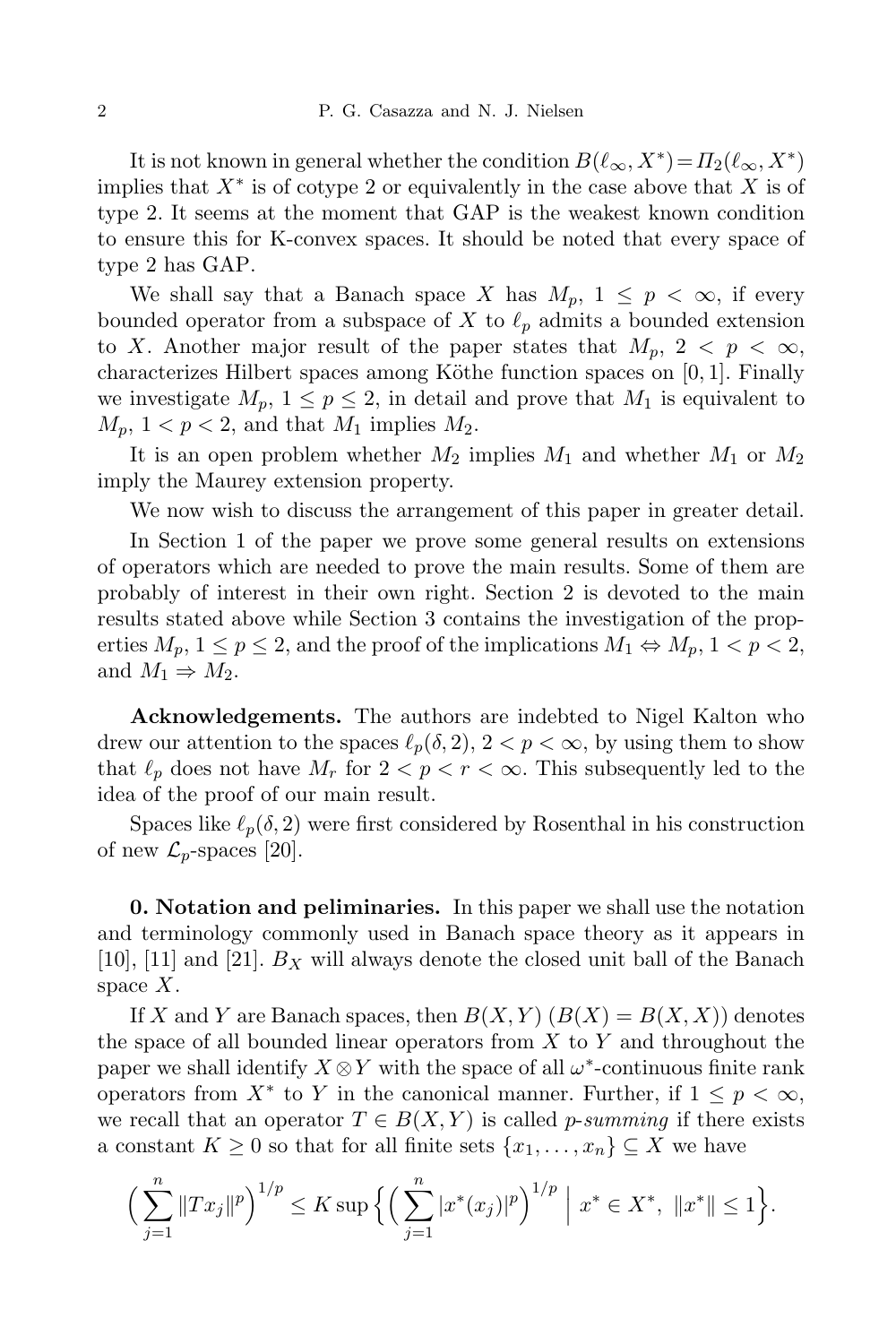The space of all *p*-summing operators from *X* to *Y* is denoted by  $\Pi_p(X, Y)$ . If  $T \in \Pi_p(X, Y)$ , the *p*-*summing norm*  $\pi_p(T)$  is defined to be the smallest constant *K* which can be used in the inequality above.

An operator  $T \in B(X, Y)$  is called *p*-*integral* if there exist a probability measure  $\mu$ , operators  $A \in B(X, L_\infty(\mu))$  and  $B(L_1(\mu), Y^{**})$  so that  $T = BIA$ where *I* denote the formal identity operator from  $L_{\infty}(\mu)$  to  $L_1(\mu)$ . We let  $I_p(X, Y)$  denote the space of all *p*-integral operators from *X* to *Y* equipped with the *p*-*integral* norm  $i_p$  defined by  $i_p(T) = \inf \{ ||A|| ||B|| \}$  where the infimum is taken over all *A* and *B* satisfying the above.

An operator  $T \in B(X, Y)$  is called *p*-*nuclear* if it admits a representation of the form  $T = \sum_{j=1}^{\infty} x_j^* \otimes y_j$  where  $(x_j^*) \subseteq X^*$  and  $(y_j) \subseteq Y$  satisfy  $\sum_{j=1}^{\infty} ||x_j^*||^p < \infty$  and  $\sum_{j=1}^{\infty} |y^*(y_j)|^{p'} < \infty$  for all  $y^* \in Y^*$ ; here  $1/p + 1/p'$  $= 1$ . We let  $N_p(X, Y)$  denote the space of all *p*-nuclear operators from X to *Y* equipped with the *p*-*nuclear norm ν<sup>p</sup>* defined by

$$
\nu_p(T) = \inf \left\{ \Big( \sum_{j=1}^{\infty} \|x_j^*\|^p \Big)^{1/p} \sup \left\{ \Big( \sum_{j=1}^{\infty} |y^*(y_j)|^{p'} \Big)^{1/p'} \; \Big| \; \|y^*\| \le 1 \right\} \; \Big|
$$
  
*T* represented as also

*T* represented as above.

We recall that if  $1 \leq p \leq \infty$ , then an operator  $T \in B(X, Y)$  is said to fac*tor through*  $L_p$  if it admits a factorization  $T = BA$  where  $A \in B(X, L_p(\mu))$ and  $B \in B(L_p(\mu), Y)$  for some measure  $\mu$ , and we denote the space of all operators which factor through  $L_p$  by  $\Gamma_p(X, Y)$ . If  $T \in \Gamma_p(X, Y)$ , then we define

$$
\gamma_p(T) = \inf \{ \|A\| \|B\| \mid T = BA, \ A \text{ and } B \text{ as above} \};
$$

 $\gamma_p$  is a norm on  $\Gamma_p(X, Y)$  turning it into a Banach space. All these spaces of operators are operator ideals and we refer to the above mentioned books, [4] and [8] for further details.

In the formulas of this paper we shall, as is customary, interpret  $\pi_{\infty}$  as the operator norm and  $i_{\infty}$  as the  $\gamma_{\infty}$ -norm.

We let  $(r_n)$  denote the sequence of Rademacher functions on [0, 1] and recall that a Banach space X is said to be of *type*  $p$ ,  $1 \leq p \leq 2$  (respectively *cotype*  $p, 2 \leq p < \infty$ , if there is a constant  $K \geq 1$  so that for all finite sets  ${x_1, \ldots, x_n} \subseteq X$  we have

(0.1) 
$$
\left(\int_{0}^{1} \left\|\sum_{j=1}^{n} r_j(t)x_j\right\|^p dt\right)^{1/p} \leq K \left(\sum_{j=1}^{n} \|x_j\|^p\right)^{1/p},
$$

respectively

(0.2) 
$$
\left(\sum_{j=1}^n \|x_j\|^p\right)^{1/p} \leq K \left(\int_0^1 \left\|\sum_{j=1}^n r_j(t)x_j\right\|^p dt\right)^{1/p}.
$$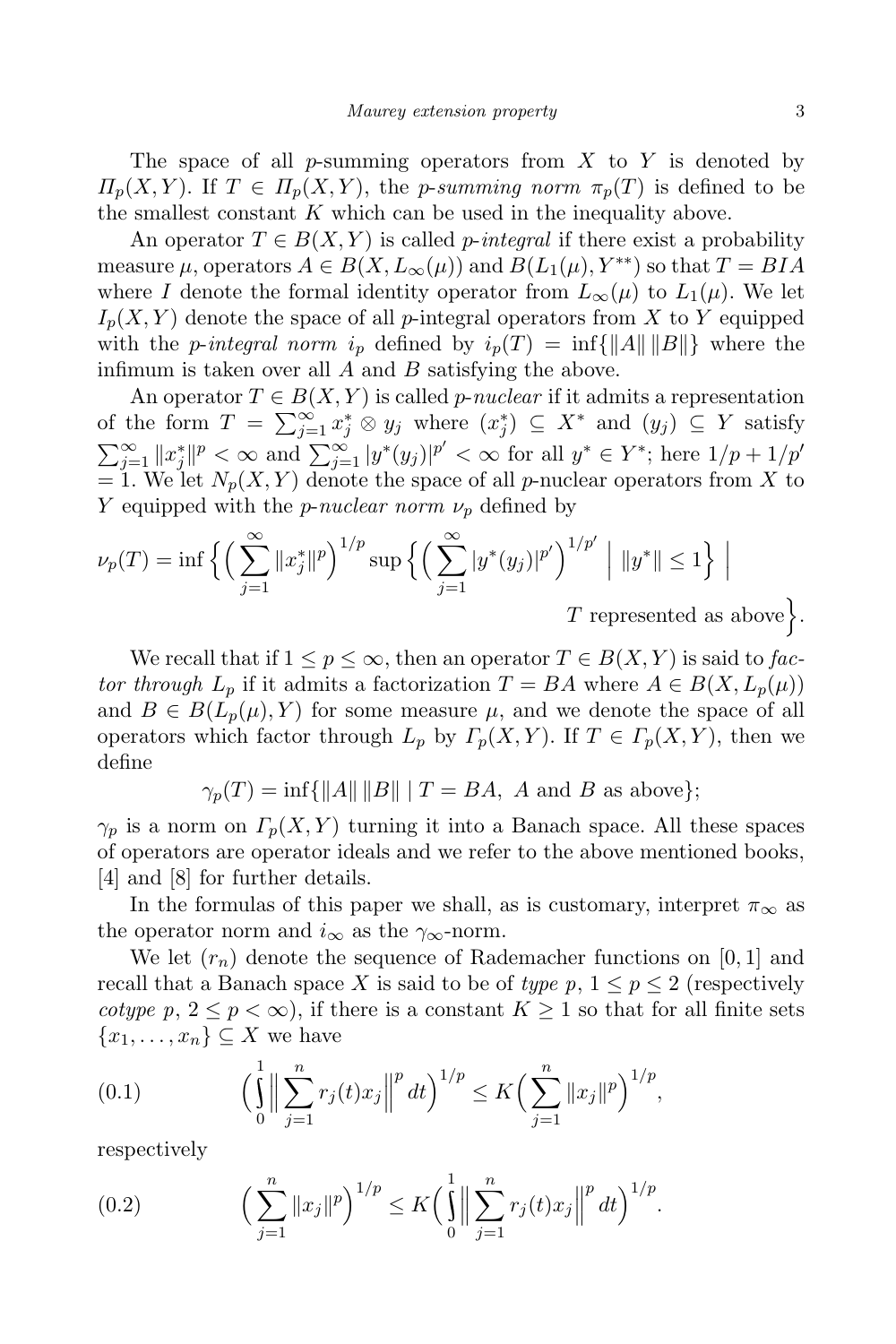The smallest constant  $K$  which can be used in  $(0.1)$  (respectively  $(0.2)$ ) is denoted by  $K^p(X)$  (respectively  $K_p(X)$ ).

A Banach space *X* is said to be of *weak type* 2 if there is a constant *C* and a  $\delta$ ,  $0 < \delta < 1$ , so that whenever  $E \subseteq X$  is a subspace,  $n \in \mathbb{N}$  and  $T \in B(E, \ell_2^n)$ , then there is an orthogonal projection *P* on  $\ell_2^n$  of rank larger than  $\delta n$  and an operator  $S \in B(X, \ell_2^n)$  with  $Sx = PTx$  for all  $x \in E$  and  $||S|| \leq C ||T||.$ 

Similarly X is called a *weak cotype* 2 *space* if there is a constant C and a  $\delta$ ,  $0 < \delta < 1$ , so that whenever  $E \subseteq X$  is a finite-dimensional subspace, then there is a subspace  $F \subseteq E$  so that  $\dim F \geq \delta \dim E$  and  $d(F, \ell_2^{\dim F}) \leq C$ .

Our definitions of weak type 2 and weak cotype 2 space are not the original ones, but are chosen out of the many equivalent characterizations given by Pisier [19].

Following [5] we shall say that a Banach space *X* has  $GL(p,q)$ ,  $1 \leq$  $p, q \leq \infty$ , if there is a constant *K* so that for all Banach spaces *Y* and all  $T \in X^* \otimes Y$  we have  $i_q(T) \leq K \pi_p(T^*)$ . The smallest constant *K* which can be used in this inequality is denoted by  $GL_{p,q}(X)$ . We note that  $GL(1,\infty)$ corresponds to the classical Gordon–Lewis property GL (see [6]). *X* is said to have the *Gordon–Lewis property* GL<sup>2</sup> if every 1-summing operator from *X* to a Hilbert space factors through an *L*1-space.

If  $n \in \mathbb{N}$  and  $T \in B(\ell_2^n, X)$ , then following [21, §12] we define the  $\ell$ -*norm* of *T* by

$$
\ell(T) = \left(\int_{\ell_2^n} \|Tx\|^2 \, d\gamma(x)\right)^{1/2}
$$

where  $\gamma$  is the canonical Gaussian probability measure on  $\ell_2^n$ .

A Banach space *X* is said to have the *Gaussian Average Property* (abbreviated GAP) (see [2]) if there is a constant *K* so that  $\ell(T) \leq K \pi_1(T^*)$ for every  $T \in B(\ell_2^n, X)$  and every  $n \in \mathbb{N}$ .

We shall also need some notation on subspaces of Banach lattices and on operators with ranges in a Banach lattice. Recall that if *X* is a Banach space and *L* is a Banach lattice, then an operator  $T \in B(X, L)$  is called *order bounded* [15] if there exists a  $z \in L$ ,  $z \geq 0$ , so that

(0.3) 
$$
|Tx| \le ||x||z \quad \text{ for all } x \in X,
$$

and the *order bounded norm*  $||T||_m$  is defined by

 $||T||_m = \inf{||z|| \mid z \text{ can be used in (0.3)}}.$ 

We let *B*(*X,L*) denote the space of all order bounded operators from *X* to *L* equipped with the norm  $\|\cdot\|_m$ . It is readily seen to be a Banach space and a left ideal. We let  $X^* \otimes_m L$  denote the closure of  $X^* \otimes L$  in  $\mathcal{B}(X,L)$ under the norm  $\|\cdot\|_m$ .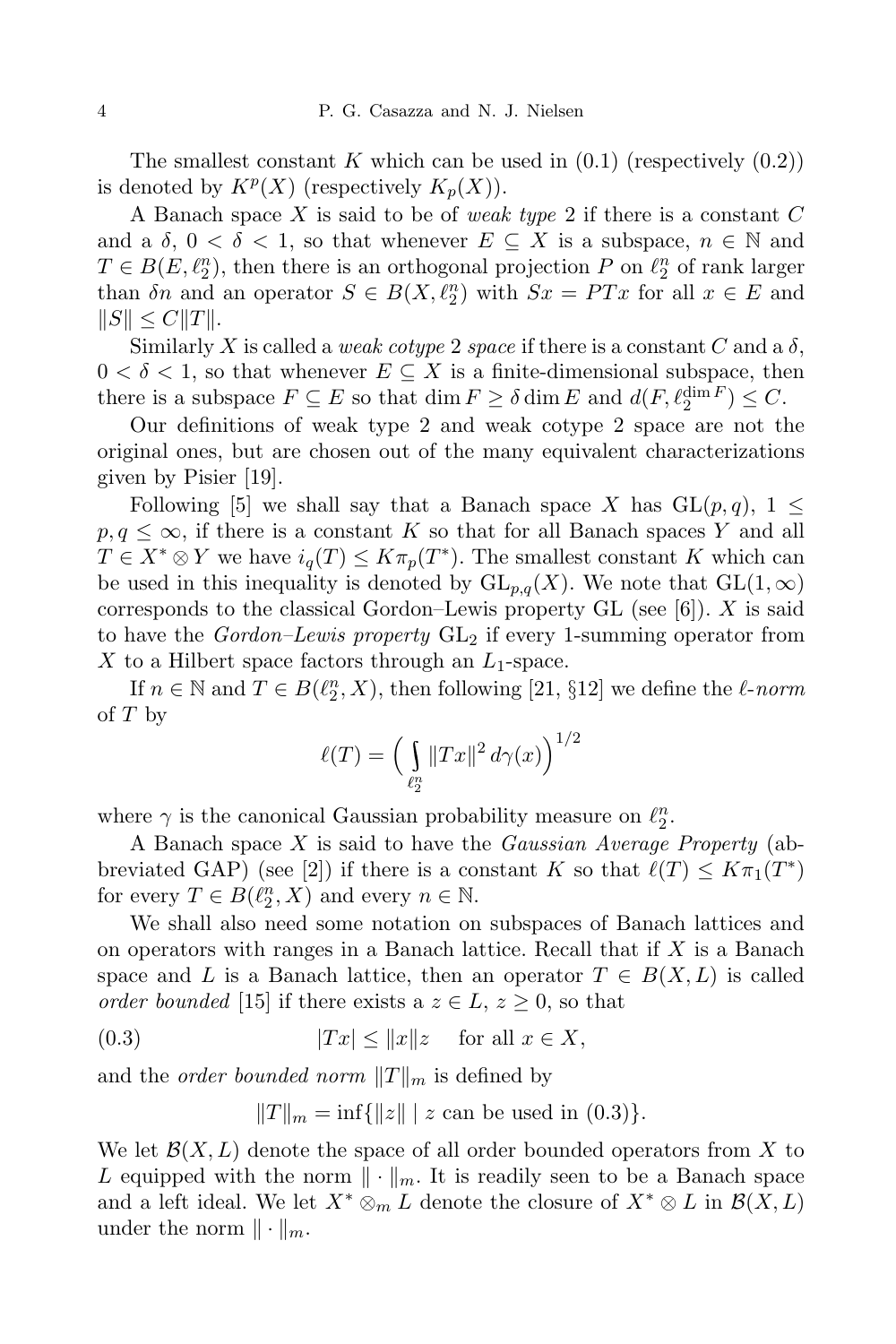If X is a subspace of a Banach lattice L and  $1 \leq p \leq \infty$ , then we shall say that *X* is *p*-*convex* in *L* (respectively *p*-*concave* in *L*) if there is a constant  $K \geq 1$  so that for all finite sets  $\{x_1, \ldots, x_n\} \subseteq X$  we have

$$
\left\| \left( \sum_{j=1}^n |x_j|^p \right)^{1/p} \right\| \le K \left( \sum_{j=1}^n \|x_j\|^p \right)^{1/p},
$$

respectively

$$
\left(\sum_{j=1}^n \|x_j\|^p\right)^{1/p} \le K \left\| \left(\sum_{j=1}^n |x_j|^p\right)^{1/p} \right\|.
$$

Note that these inequalities depend on the embedding of *X* into *L*. The lattice *L* is called *p*-*convex* (respectively *q*-*concave*) if the above inequalties hold for every finite set of vectors in *L*.

If *E* is a Banach space and  $T \in B(E, X)$ , then *T* is called *p*-*convex* if there exists a constant  $K \geq 0$  so that for all finite sets  $\{x_1, \ldots, x_n\} \subseteq E$  we have

$$
\Big\| \Big( \sum_{j=1}^n |Tx_j|^p \Big)^{1/p} \Big\| \le K \Big( \sum_{j=1}^n \|x_j\|^p \Big)^{1/p}.
$$

Concavity of an operator from a Banach lattice to a Banach space is defined in a similar manner.

**1. Some basic results on extensions of operators.** In this section we shall prove some general results on extensions of operators which will be useful for us in what follows. We start with the following localization theorem:

Theorem 1.1. *Let X and Y be Banach spaces. Consider the statements*:

(i) *Every bounded operator from an arbitrary subspace of X into Y extends to a bounded operator from X to Y .*

(ii) *There is* a constant  $K \geq 1$  *so that whenever*  $E \subseteq X$  *is* a finite*dimensional subspace, every*  $T \in B(E, Y)$  *admits an extension*  $\widetilde{T} \in B(X, Y)$  $with$   $\|\widetilde{T}\| \leq K\|T\|.$ 

*Then* (i) *implies* (ii) *and if Y is a dual space*, (ii) *implies* (i)*.*

*Proof.* Assume first that (ii) does not hold. By induction we shall construct a sequence  $(E_n)$  of finite-dimensional subspaces of X, a sequence  $(F_n)$ of subspaces of *X* of finite codimension and a sequence  $(T_n) \subseteq B(E_n, Y)$  with  $||T_n|| = 1$  for all  $n \in \mathbb{N}$  so that the following conditions are satisfied:

(a)  $F_n$  ∩ span ${E_j \mid 1 \leq j \leq n}$  =  ${0}$  and the natural projection of span ${E_j | 1 \leq j \leq n} \oplus F_n$  onto span ${E_j | 1 \leq j \leq n}$  has norm less than or equal to 2 for all  $n \in \mathbb{N}$ .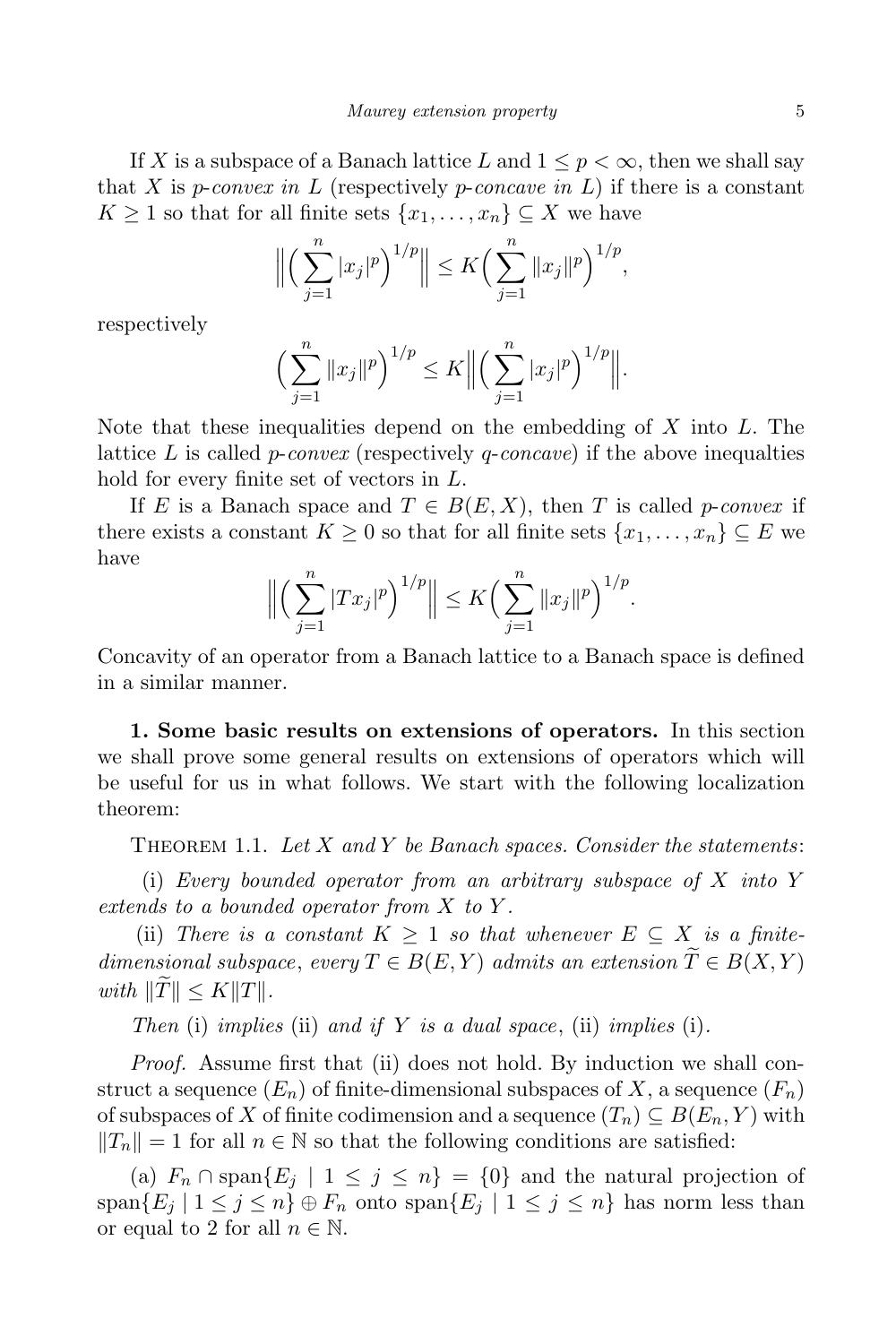(b)  $F_{n+1} \subseteq F_n$  for all  $n \in \mathbb{N}$ .

(c) If  $\widetilde{T}_n \in B(X, Y)$  is an extension of  $T_n$ , then  $\|\widetilde{T}_1\| \geq 4$  and  $\|\widetilde{T}_n\| \geq$  $2^{2n+1}$  codim  $F_{n-1}$  + codim  $F_{n-1}$  for all  $n \ge 2$ .

Since (ii) does not hold, we can for  $n = 1$  choose a finite-dimensional subspace  $E_1$  of *X* and a  $T_1 \in B(E_1, Y)$  with  $||T_1|| = 1$  so that any bounded extension of  $T_1$  to  $X$  has norm greater than or equal to 4. Let  $F_1$  be a subspace of finite codimension so that  $F_1^{\perp}$  is 2-norming over  $E_1$  ( $F_1$  can be chosen to be of codimension  $5^{\dim E_1}$ ). Clearly  $E_1 \cap F_1 = \{0\}$  and the natural projection of  $E_1 \oplus F_1$  onto  $E_1$  has norm less than or equal to 2.

Assume now that  $E_1, \ldots, E_n, F_1, \ldots, F_n$  and  $T_1, \ldots, T_n$  have been constructed so that  $(a)$ – $(c)$  hold. By assumption there is a finite-dimensional subspace  $E_{n+1} \subseteq X$  and an operator  $T_{n+1} \in B(E_{n+1}, Y)$  with  $||T_{n+1}|| = 1$ so that if  $T_{n+1} \in B(X, Y)$  is an extension of  $T_{n+1}$ , then

$$
\|\widetilde{T}_{n+1}\| \ge 2^{2n+2} \operatorname{codim} F_n + \operatorname{codim} F_n,
$$

which shows that (c) holds. If we choose a subspace  $F_{n+1} \subseteq X$  so that  $F_{n+1}^{\perp}$ is 2-norming over span ${E_j \mid 1 \le j \le n+1}$  and put  $F_{n+1} = \hat{F}_{n+1} \cap F_n$ , then clearly also (a) and (b) are satisfied.

Hence we have constructed the required sequences. Put now  $G_1 = E_1$ and  $G_{n+1} = E_{n+1} \cap F_n$  for all  $n \geq 1$ . By choosing an Auerbach basis for  $E_n/G_n$  we easily achieve that there is a subspace  $H_n \subseteq E_n$  and a projection  $P_n$  of X onto  $H_n$  so that

(1.1)  $E_n = G_n \oplus H_n$  for all  $n \in \mathbb{N}$ ,

(1.2) 
$$
P_n x = 0 \quad \text{for all } x \in G_n \text{ and all } n \in \mathbb{N},
$$

(1.3)  $||P_{n+1}|| \leq \text{codim } F_n \text{ for all } n \in \mathbb{N}.$ 

Let  $n \geq 2$  and assume that  $S_n \in B(X, Y)$  is an extension of  $T_{n|G_n}$ . Put

$$
\widetilde{T}_n = \widetilde{S}_n(I - P_n) + T_n P_n.
$$

If  $x \in E_n$ , then

$$
\widetilde{T}_n x = \widetilde{S}_n (x - P_n x) + T_n P_n x = T_n (x - P_n x) + T_n P_n = T_n x.
$$

Hence  $\widetilde{T}_n$  is an extension of  $T_n$  and therefore, by (c),

 $\|\widetilde{T}_n\| \ge 2^{2n+1} \operatorname{codim} F_{n-1} + \operatorname{codim} F_{n-1}$ 

which in view of  $(1.3)$  clearly implies that

(1.4)  $\|\widetilde{S}_n\| \ge 2^{2n}$ .

By construction  $(G_n)$  forms an infinite direct sum and we can therefore put

$$
G=\bigoplus_{n=1}^{\infty}G_n.
$$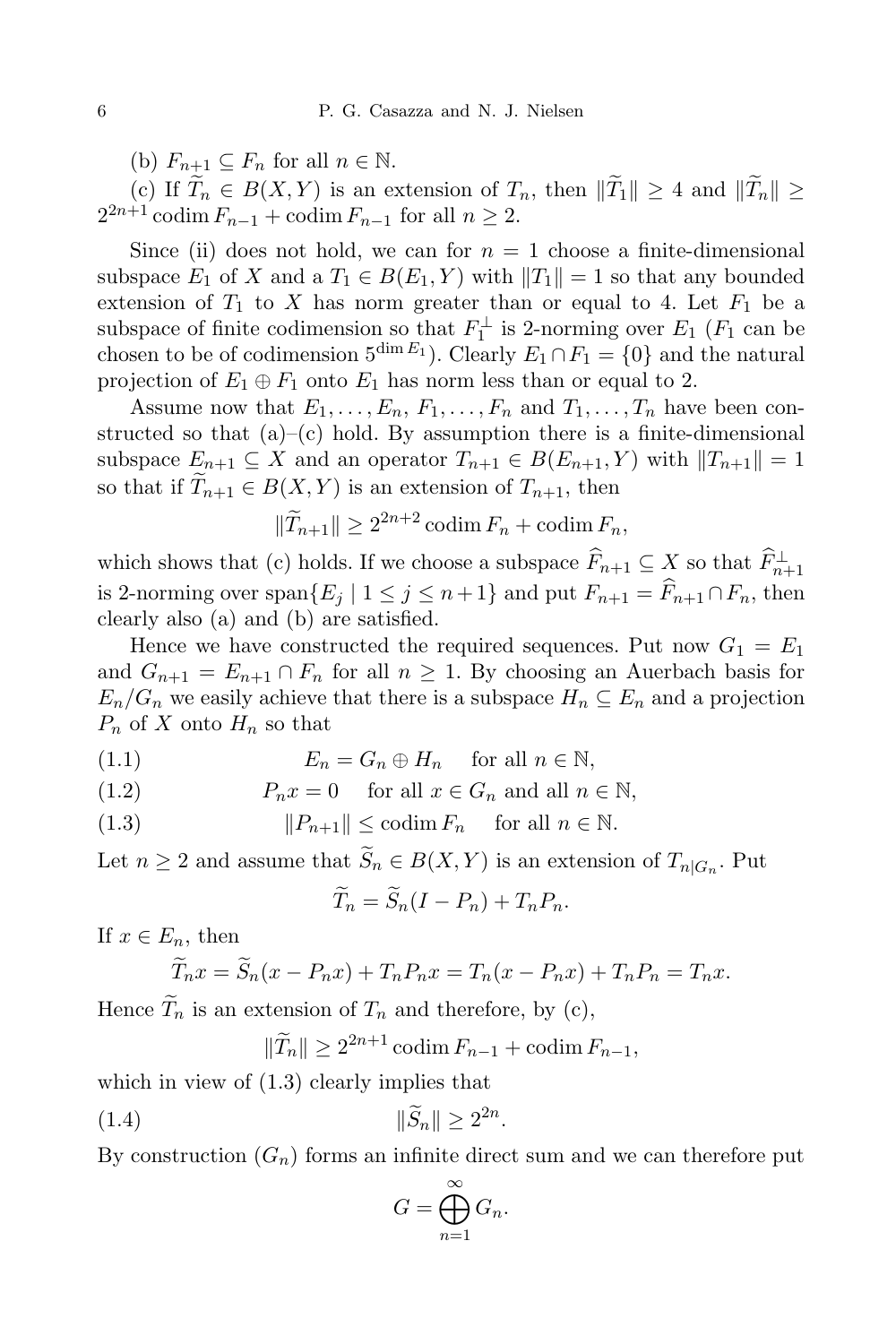We define  $S \in B(G, Y)$  by

$$
Sx = \sum_{n=1}^{\infty} 2^{-n} T_n x_n
$$

for all  $x \in G$  with  $x = \sum_{n=1}^{\infty} x_n$ ,  $x_n \in G_n$  for all  $n \in \mathbb{N}$ . (Actually  $||S|| \leq 3$ .) Then *S* does not have a bounded extension to *X*. Indeed, if  $\widetilde{S} \in B(X, Y)$  is an extension, then  $2^{n}\tilde{S}$  is an extension of  $T_{n|G_n}$  and therefore, by (1.4),

 $\|\widetilde{S}\| \ge 2^n$  for all  $n \ge 2$ ,

which is a contradiction. This shows that (i) implies (ii).

Assume next that (ii) holds and that *Y* is a dual space; let *Z* be a Banach space so that  $Z^* = Y$ . Further, let  $F \subseteq X$  be a subspace and  $T \in B(F, Z^*)$ with  $||T|| = 1$ . For every finite-dimensional subspace  $E \subseteq F$  we can by assumption find  $T_E = B(X, Z^*)$  so that

$$
\widetilde{T}_E x = Tx \quad \text{for all } x \in E, \quad \|\widetilde{T}_E\| \le K.
$$

By  $\omega^*$ -compactness it follows that we can find a subnet  $(T_{E'})$  of  $(T_E)$  and an operator  $T \in B(X, Z^*)$  so that

$$
\widetilde{T}_{E'}x \xrightarrow{\omega^*} \widetilde{T}x \quad \text{ for all } x \in X.
$$

Clearly  $\widetilde{T}$  is an extension of  $T$ .

The following corollary is an immediate consequence of Theorem 1.1:

Corollary 1.2. *Let X*, *Y and Z be Banach spaces and assume that Z is finitely representable in X. If every bounded operator from an arbitrary subspace of X to Y ∗ extends to a bounded operator from the whole space to Y ∗* , *then every bounded operator from an arbitrary subspace of Z to Y ∗ extends.*

Our next result shows that under certain conditions it is enough to consider extensions of finite rank operators.

THEOREM 1.3. Let *X* and *Y* be Banach spaces and  $E \subseteq X$  a subspace. *Assume* that there is a constant  $K$  so that every  $T \in E^* \otimes Y$  admits an extension  $\tilde{T} \in B(X,Y)$  with  $\|\tilde{T}\| \leq K\|T\|$ . If either E or Y has the  $\lambda$ *bounded approximation property*, *then every*  $T \in B(E, Y)$  *admits an extension*  $T \in B(X, Y^{**})$  *with*  $||T|| \leq K\lambda ||T||$ .

*Proof.* Let  $T \in B(E, Y)$ . By assumption we can find a net  $(T_\alpha)_{\alpha \in J} \subseteq$  $E^* \otimes Y$  with  $||T_\alpha|| \leq \lambda ||T||$  for all  $\alpha$  so that  $T_\alpha x \to Tx$  for all  $x \in E$ . Let  $\widetilde{T}_{\alpha} \in B(X, Y)$  denote an extension of  $T_{\alpha}$  for each  $\alpha \in J$  with

$$
||T_{\alpha}|| \leq K||T_{\alpha}|| \leq K\lambda ||T||.
$$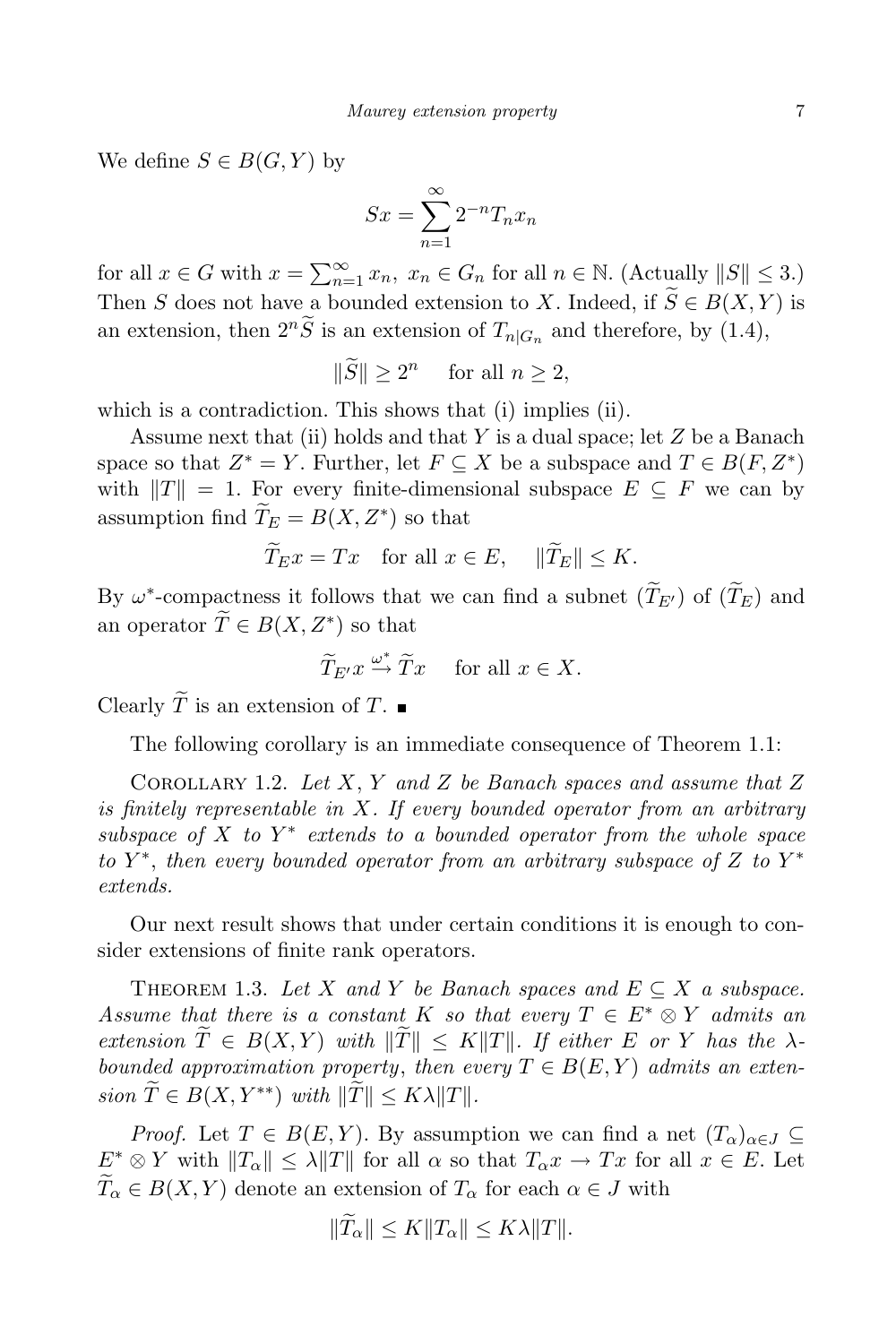This immediately gives that there is a  $T \in B(X, Y^{**})$  with  $||T|| \leq K\lambda ||T||$ and a subnet  $(T_{\alpha})$  of  $(T_{\alpha})$  so that

 $\widetilde{T}_{\alpha'}x \stackrel{\omega^*}{\rightarrow} \widetilde{T}x$  for all  $x \in X$ .

Since clearly also  $\widetilde{T}_{\alpha'}x \stackrel{\omega^*}{\rightarrow} Tx$  for all  $x \in E$ , it follows that  $\widetilde{T}$  is the required extension. ■

We shall need:

LEMMA 1.4. *If*  $E$  *is an n-dimensional subspace of a Banach space*  $X$ , *then*  $(E \oplus \ell_2^n)_{\infty}$  *is* 12*-isomorphic to a subspace of X.* 

*Proof.* Let *F* be a subspace of *X* of finite codimension so that  $F^{\perp}$  is 2-norming on  $E$  ( $F$  can be chosen so that codim  $F = 5<sup>n</sup>$ ). By Dvoretzky's theorem *F* contains an *n*-dimensional subspace *G* with  $d(G, \ell_2^n) \leq 2$  and clearly  $E \cap G = \{0\}$ . It is readily verified that  $(E \oplus \ell_2^n)_{\infty}$  is 12-isomorphic to  $E \oplus G$ .

The next result will be very useful for us in what follows:

THEOREM 1.5. Let  $X$  and  $Y$  be Banach spaces and  $\mu$  a measure. If every *bounded operator from an arbitrary subspace of X to Y ∗ extends to a bounded operator from X to Y ∗* , *then the same holds for every bounded operator from an arbitrary subspace of*  $X \oplus L_2(\mu)$  *to*  $Y^*$ *.* 

*Proof.* Let  $E \subseteq (X \oplus L_2(\mu))_{\infty}$  be an arbitrary finite-dimensional subspace. Clearly there exists an  $n \in \mathbb{N}$  so that we can find *n*-dimensional subspaces  $G \subseteq X$  and  $F \subseteq L_2(\mu)$  with  $E \subseteq G \oplus F$ . By Lemma 1.4,  $G \oplus F$ and therefore also *E* is 12-isomorphic to a subspace of *X*. Hence  $X \oplus L_2(\mu)$  is finitely representable in *X* and the conclusion follows from Corollary 1.2.  $\blacksquare$ 

Finally we shall need the following proposition, the proof of which is obvious:

Proposition 1.6. *Let X and Y be Banach spaces so that for every sub*space  $E \subseteq X$  every  $T \in B(E, Y)$  admits an extension  $\widetilde{T} \in B(X, Y)$ . If Z is *a quotient of X*, *then Z has the same property.*

**2. The main results.** We start with the following definition:

DEFINITION 2.1. (i) A Banach space X is said to have the *Maurey extension property* (MEP) if for any subspace  $E \subseteq X$ , any Banach space *Y* of cotype 2 and every  $T \in B(E, Y)$  there exists an extension  $\widetilde{T} \in B(X, Y)$ of *T*.

(ii) *X* is said to have  $M_p$ ,  $1 \leq p \leq \infty$ , if the condition in (i) holds with  $Y = \ell_p$ .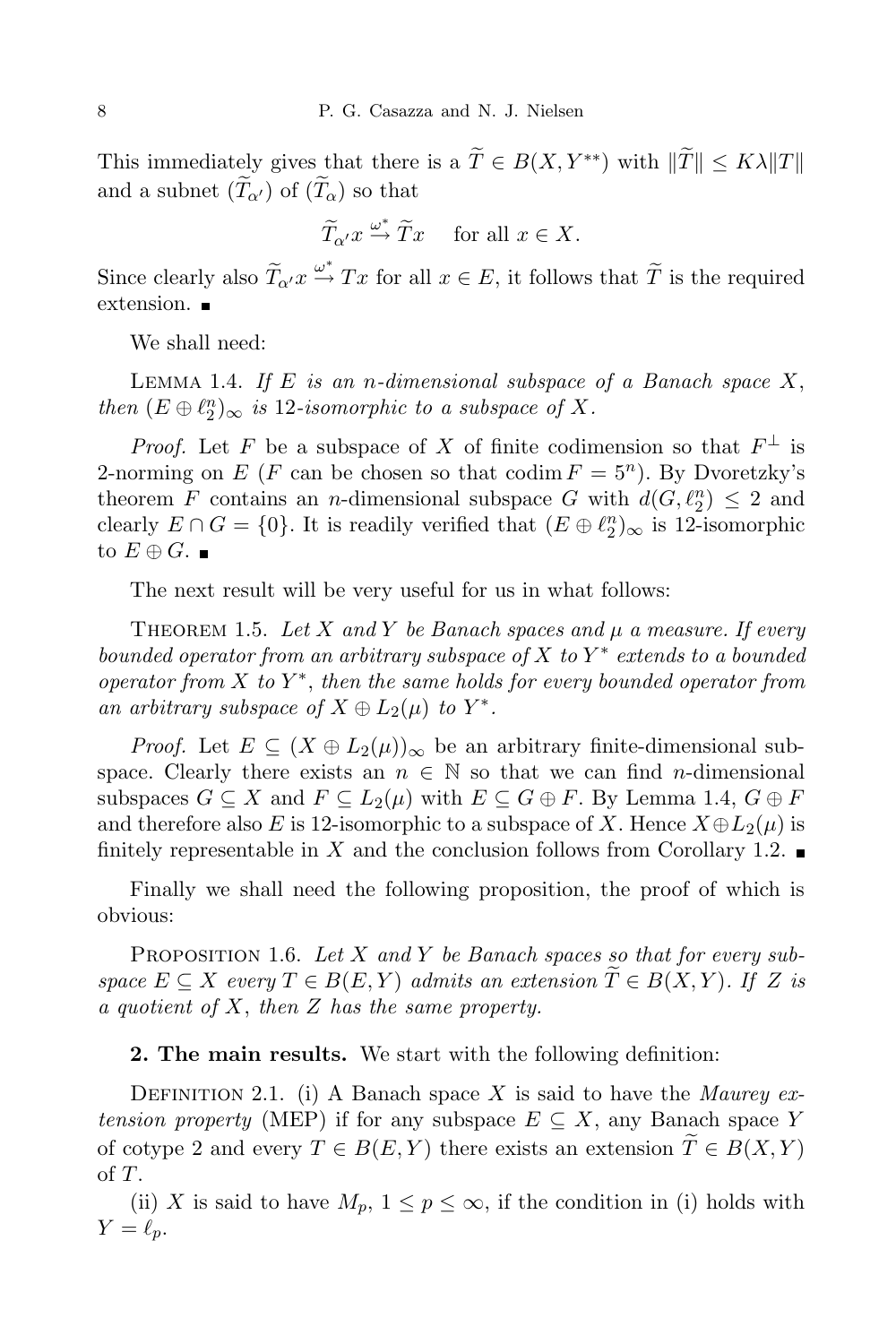Maurey  $[12]$  proved that if *X* is a Banach space of type 2, then it has MEP.

We need the following lemma:

LEMMA 2.2. Let *X* be a Banach space with MEP. For every  $\lambda \geq 1$  there *exists* a *constant*  $C(\lambda) \geq 1$  *so that every bounded operator T from an arbitrary finite-dimensional subspace E of X to an arbitrary Banach space Y* of cotype  $\lambda$  admits an extension T from X to Y with  $||T|| \leq C(\lambda) ||T||$ . If in *addition Y is a dual space*, *then the above holds for any subspace E of X.*

*Proof.* Assume that the statement is not true. Then there exist a  $\lambda \geq 1$ , a sequence  $(Y_n)$  of Banach spaces of cotype 2 with  $K_2(Y_n) \leq \lambda$ , a sequence  $(E_n)$  of finite-dimensional subspaces of X and a sequence  $(T_n)$  of operators,  $T_n \in B(E_n, Y_n)$ ,  $||T_n|| = 1$  for all  $n \in \mathbb{N}$ , so that every extension  $\widetilde{T}_n \in$  $B(X, Y_n)$  has  $\|\widetilde{T}_n\| \geq n$ . Put  $Y = (\sum_{n=1}^{\infty} Y_n)_2$  and let, for every  $n \in \mathbb{N}$ ,  $P_n$ denote the natural projection of  $Y$  onto  $Y_n$ . Clearly  $Y$  is of cotype 2 with  $K_2(Y) \leq \lambda$ .

Since *X* has MEP, it follows that (ii) of Theorem 1.1 holds. Hence for every *n*,  $T_n$  admits an extension  $S_n \in B(X, Y)$  with  $||S_n|| \leq K$ . If we put  $\widetilde{T}_n = P_n S_n$ , then  $\widetilde{T}_n \in B(X, Y_n)$  is an extension of  $T_n$  with  $\|\widetilde{T}_n\| \leq K$ . This is a contradiction.

The second part of the lemma follows from the first part and Theorem 1.1  $(ii) \Rightarrow (i)$  (or rather the proof of it!). ■

A refined version of Theorem 1.1 will probably show that the lemma is true for all subspaces  $E \subseteq X$  without assuming that Y is a dual space. We did not check this, however, since in our application the target space *Y* will be a reflexive space, even isomorphic to a Hilbert space.

It follows immediately from Theorem 1.1 that *X* has *M<sup>p</sup>* if and only if there is a constant *K* so that for every finite-dimensional subspace  $E \subseteq X$ every  $T \in B(E, \ell_p)$  has an extension  $T \in B(X, \ell_p)$  with  $||T|| \leq K||T||$ . We let  $M_p(X)$  denote the smallest constant which can be used here.

Using the above together with the local properties of  $L_p$ -spaces we find that in Definition 2.1 we can substitute  $\ell_p$  with an arbitrary infinite-dimensional *Lp*-space.

The following result follows immediately from [14, Theorem 10]:

THEOREM 2.3. If  $X$  is a Banach space with  $M_2$ , then it is of weak type 2.

We shall postpone the investigation of the property  $M_p$  to the next section and turn to our main results. They state in short that MEP characterizes type 2 spaces among Banach spaces with the Gaussian average property and that  $M_p$ ,  $2 < p < \infty$ , characterizes Hilbert spaces among Köthe function spaces on [0*,* 1]. Before we can prove it we need to define certain special spaces of cotype 2.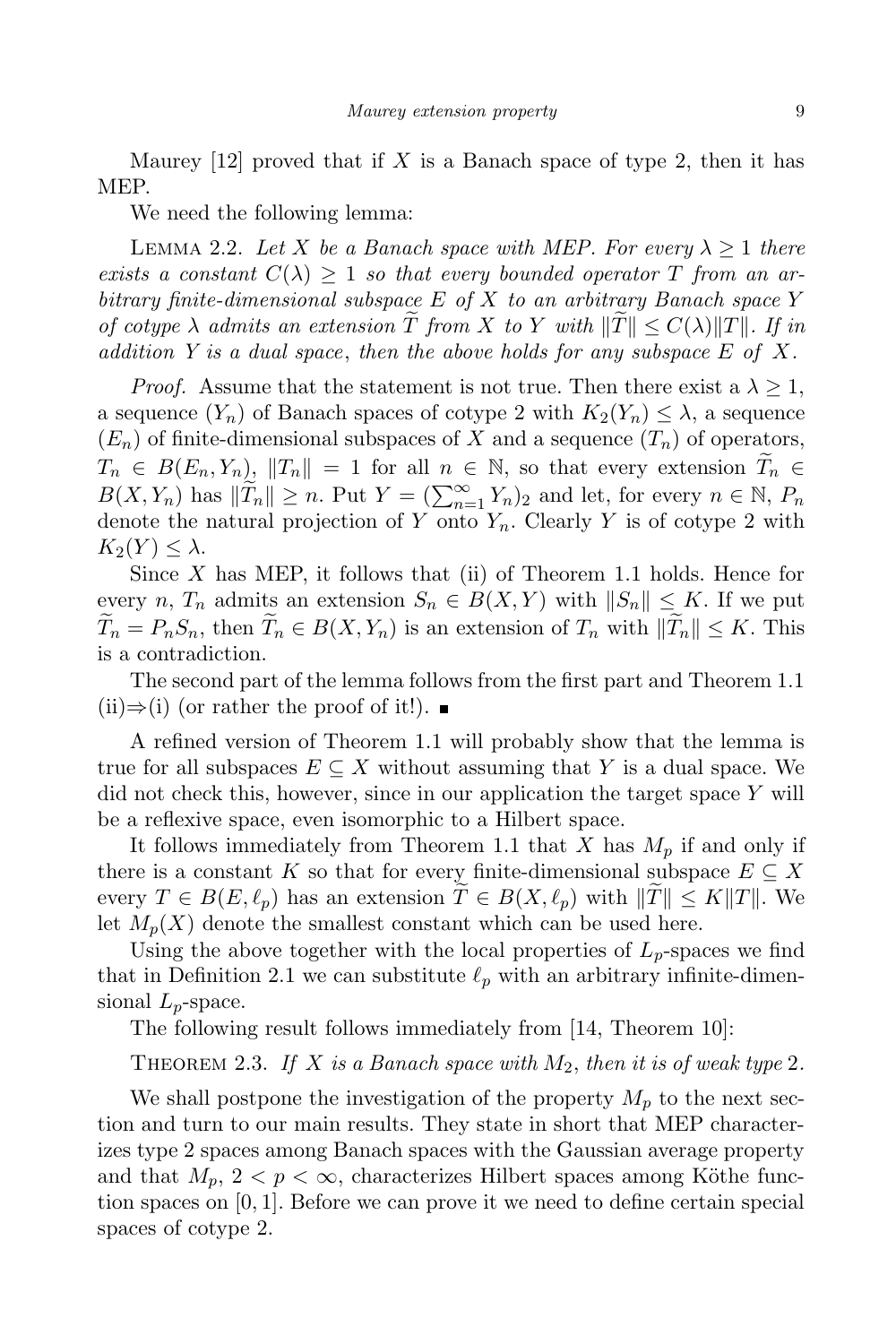If  $\mu$  is a probability measure and  $0 < \delta < 1$ , then we define the space  $L_1(\mu; \delta L_2)$  by

 $L_1(\mu; \delta L_2) = \{(f, \delta f) | f \in L_2(\mu)\} \subseteq (L_1(\mu) \oplus L_2(\mu))_{\infty}$ .

Since  $L_1(\mu) \oplus L_2(\mu)$  is isomorphic to a subspace of an  $L_1$ -space, it follows that  $L_1(\mu;\delta L_2)$  is of cotype 2 with a constant *C* independent of  $\delta$ . Note also that it is a sublattice of  $L_1(\mu) \oplus L_2(\mu)$ . It is a reflexive space since it is  $1/\delta$ -isomorphic to a Hilbert space.

We are now ready to prove:

THEOREM 2.4. If X is a Banach space with the Maurey extension prop*erty*, *then every operator from X to an arbitrary L*1*-space factors through a Hilbert space* (*equivalently*  $B(\ell_{\infty}, X^*) = \Pi_2(\ell_{\infty}, X^*)$ ).

*Proof.* Let *X* be a Banach space with MEP, let  $(\Omega, \mathcal{S}, \nu)$  be an arbitrary probability space and let  $T \in B(X, L_1(\nu))$  be arbitrary with  $||T|| = 1$ . From [11, Corollary 1.d.12] it follows that if we prove that *T* is a 2-convex operator, then  $T \in \Gamma_2(X, L_1(\nu))$ . Hence let  $n \in \mathbb{N}$  and  $\{x_1, \ldots, x_n\} \subseteq X$ with  $h = (\sum_{j=1}^{n} |Tx_j|^2)^{1/2} \neq 0$ . We may assume that  $||h||_1 = 1$ . Put  $E =$ span $\{x_1, \ldots, x_n\}$ , let  $\Delta = \{t \in \Omega \mid h(t) > 0\}$  and define the probability measure  $\mu$  on  $\Delta$  by  $d\mu = h d\nu$ . Further we let  $M_h: L_1(\Delta, \nu) \to L_1(\mu)$  denote the isometry given by

$$
M_h(f) = f h^{-1} \quad \text{for all } f \in L_1(\Delta, \nu)
$$

and define  $\Phi: E \to L_1(\mu)$  by  $\Phi = M_h T$ .

Since *X* has MEP and  $L_1(\mu; \delta L_2)$ ,  $0 < \delta < 1$ , has cotype 2 with constant *C* it follows from Theorem 1.5 and Lemma 2.2 that there is a constant *M* independent of  $\delta$  and  $\mu$  so that every bounded operator *S* from a subspace of  $(X \oplus L_2(\mu))_{\infty}$  to  $L_1(\mu; \delta L_2)$  has an extension  $\widetilde{S}$  to  $(X \oplus L_2(\mu))_{\infty}$  with  $\|\widetilde{S}\| \leq M \|S\|$ . Choose now  $\delta$  so that  $2CM\delta < 1$  and let  $Z \subseteq (X \oplus L_2(\mu))_{\infty}$ be defined by

$$
Z = \{(x, \delta \Phi(x)) \mid x \in E\}
$$

(note that  $\Phi(E) \subseteq L_{\infty}(\mu)$ ), define  $I : Z \to L_1(\mu; \delta L_2)$  by

$$
I(x, \delta \Phi(x)) = (\Phi(x), \delta \Phi(x)) \quad \text{ for all } x \in E
$$

and let  $\widetilde{I}: (X \oplus L_2(\mu))_{\infty} \to L_1(\mu; \delta L_2)$  be an extension of *I* with  $\|\widetilde{I}\| \leq$  $M||I|| \leq M$ . For every  $x \in E$  we now get

$$
(\Phi(x), \delta\Phi(x)) = \widetilde{I}(x, 0) + \delta\widetilde{I}(0, \Phi(x)).
$$

Using this on the  $x_j$ 's we obtain

(2.1) 
$$
(1, \delta) = \left( \left( \sum_{j=1}^{n} |\Phi(x_j)|^2 \right)^{1/2}, \delta \left( \sum_{j=1}^{n} |\Phi(x_j)|^2 \right)^{1/2} \right)
$$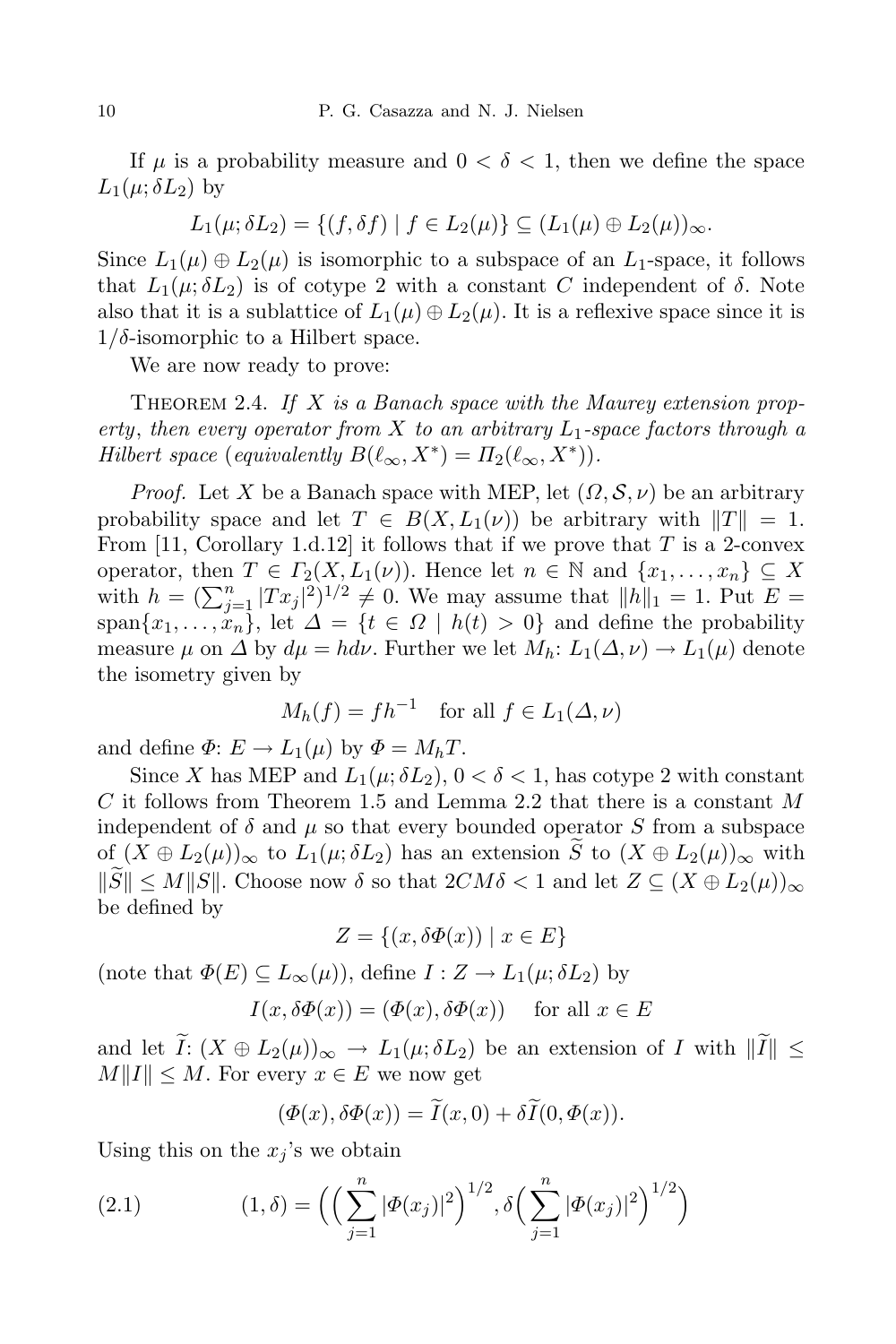$$
= \left(\sum_{j=1}^{n} |(\Phi(x_j), \delta \Phi(x_j))|^2\right)^{1/2}
$$
  
= 
$$
\left(\sum_{j=1}^{n} |\widetilde{I}(x_j, 0) + \delta \widetilde{I}(0, \Phi(x_j))|^2\right)^{1/2}
$$
  

$$
\leq \left(\sum_{j=1}^{n} |\widetilde{I}(x_j, 0)|^2\right)^{1/2} + \delta \left(\sum_{j=1}^{n} |\widetilde{I}(0, \Phi(x_j))|^2\right)^{1/2}.
$$

Taking norms on both sides of (2.1) we get

$$
1 \leq \Big\| \Big( \sum_{j=1}^{n} |\widetilde{I}(x_j, 0)|^2 \Big)^{1/2} \Big\| + \delta \Big\| \Big( \sum_{j=1}^{n} |\widetilde{I}(0, \Phi(x_j))|^2 \Big)^{1/2} \Big\|
$$
  
\n
$$
\leq \Big\| \Big( \sum_{j=1}^{n} |\widetilde{I}(x_j, 0)|^2 \Big)^{1/2} \Big\| + \delta C \Big( \int_{0}^{1} \Big\| \sum_{j=1}^{n} r_j(t) \widetilde{I}(0, \Phi(x_j)) \Big\|^{2} dt \Big)^{1/2}
$$
  
\n
$$
\leq \Big\| \Big( \sum_{j=1}^{n} |\widetilde{I}(x_j, 0)|^2 \Big)^{1/2} \Big\| + \delta C M \Big( \int_{0}^{1} \Big\| \sum_{j=1}^{n} r_j(t) (0, \Phi(x_j)) \Big\|^{2} dt \Big)^{1/2}
$$
  
\n
$$
= \Big\| \Big( \sum_{j=1}^{n} |\widetilde{I}(x_j, 0)|^2 \Big)^{1/2} \Big\| + \delta C M \Big\| \Big( 0, \sum_{j=1}^{n} |\Phi(x_j)|^2 \Big)^{1/2} \Big\|
$$
  
\n
$$
= \Big\| \Big( \sum_{j=1}^{n} |\widetilde{I}(x_j, 0)|^2 \Big)^{1/2} \Big\| + \delta C M.
$$

Hence

(2.2) 
$$
\frac{1}{2} \leq \Big\| \Big( \sum_{j=1}^n |\widetilde{I}(x_j, 0)|^2 \Big)^{1/2} \Big\|.
$$

Let now  $Q: L_1(\mu) \oplus L_2(\mu) \to L_2(\mu)$  be the canonical projection onto the second coordinate. By the definition of the order in  $L_1(\mu) \oplus L_2(\mu)$  we have

$$
\left(\sum_{j=1}^n |\widetilde{QI}(x_j,0)|^2\right)^{1/2} = Q\left(\sum_{j=1}^n |\widetilde{I}(x_j,0)|^2\right)^{1/2}.
$$

Assume now that

$$
\left(\sum_{j=1}^{n} |\widetilde{I}(x_j, 0)|^2\right)^{1/2} = (g, \delta g) \text{ with } g \in L_2(\mu).
$$

If  $\|(\sum_{j=1}^n |\widetilde{I}(x_j,0)|^2)^{1/2}\| = \|g\|_1$ , then by (2.2),

$$
\frac{\delta}{2} \le \delta \left\| \left( \sum_{j=1}^n |\widetilde{I}(x_j, 0)|^2 \right)^{1/2} \right\| = \delta \|g\|_1 \le \delta \|g\|_2 = \left\| \left( \sum_{j=1}^n |Q\widetilde{I}(x_j, 0)|^2 \right)^{1/2} \right\|
$$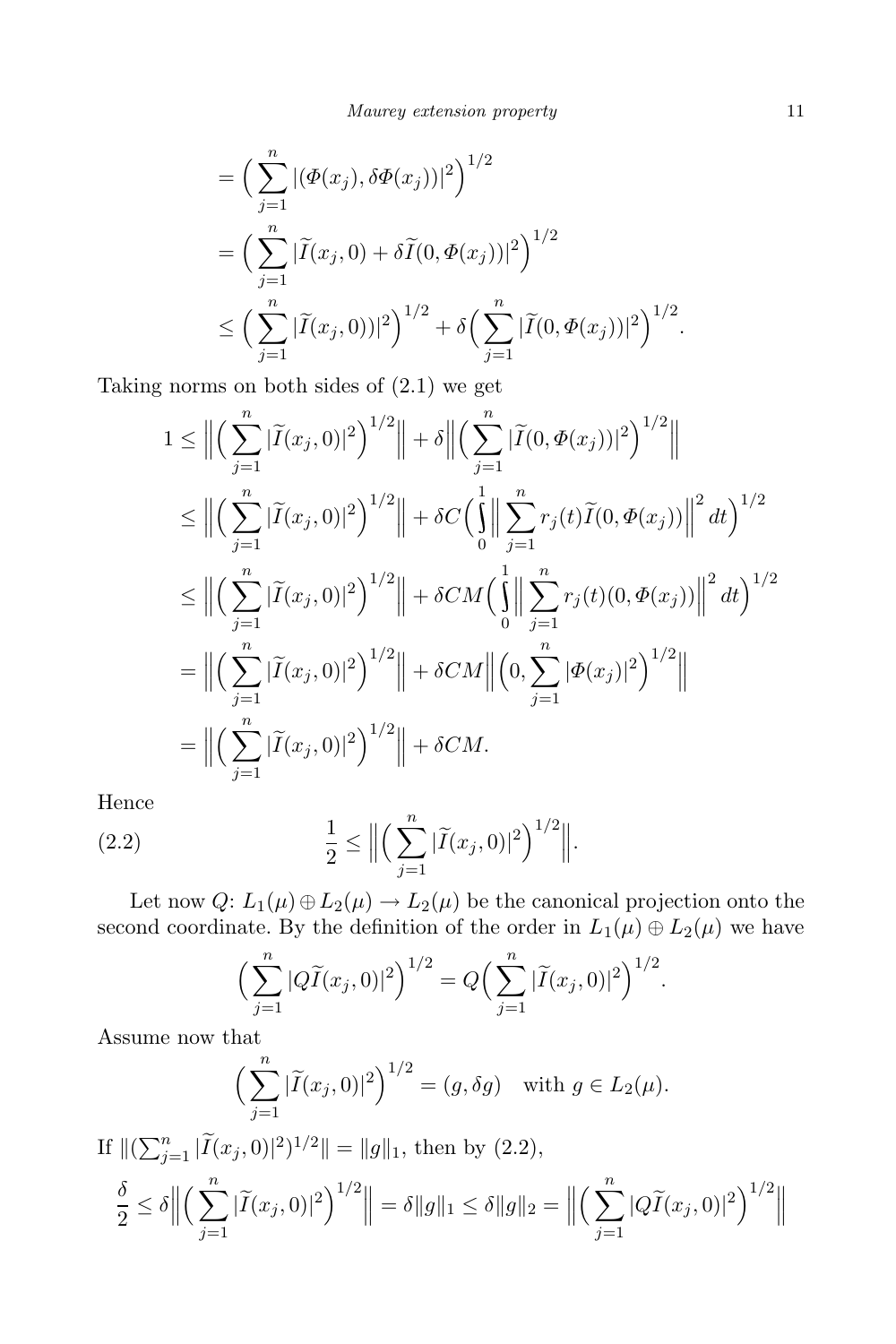and if  $\|(\sum_{j=1}^{n} |\widetilde{I}(x_j, 0)|^2)^{1/2}\| = \delta \|g\|_2$ , then

$$
\frac{1}{2} \leq \Big\| \Big( \sum_{j=1}^n |\widetilde{I}(x_j,0)|^2 \Big)^{1/2} \Big\| = \Big\| \Big( \sum_{j=1}^n |\widetilde{Q} \widetilde{I}(x_j,0)|^2 \Big)^{1/2} \Big\|.
$$

Using the fact that the range of  $Q\tilde{I}$  is a Hilbert space we obtain

$$
\frac{\delta}{2} \leq \Big\| \Big( \sum_{j=1}^n |\widehat{Q}(\widehat{I}(x_j,0)|^2)^{1/2} \Big\| = \Big( \sum_{j=1}^n \|\widehat{Q}(\widehat{I}(x_j,0))\|^2 \Big)^{1/2} \leq M \Big( \sum_{j=1}^n \|x_j\|^2 \Big)^{1/2}.
$$

We have now verified that *T* is 2-convex with constant less than or equal to  $2M\delta^{-1}$ .

Theorem 2.4 immediately implies:

THEOREM 2.5. Let X be a Banach space which satisfies one of the fol*lowing conditions*:

(i) *X has the Gaussian average property.*

(ii) *X* has the Gordon–Lewis property  $GL_2$  (*in particular X* could be a *Banach lattice*)*.*

(iii) *X is isomorphic to a subspace of a Banach lattice of finite cotype.*

*If X has the Maurey extension property*, *then X is of type* 2*.*

*Proof.* Let *X* be a Banach space with MEP.

(i) If *X* has GAP, then it follows from Theorem 2.4 and [2, Theorem 1.10] that *X* is of type 2.

(ii) Since  $X$  has MEP, it is of finite cotype and if in addition it has  $GL_2$ , then it has GAP by [2, Theorem 1.3]. (ii) can also be derived directly from Theorem 2.4 and [18, Proposition 8.16].

(iii) If *X* is isomorphic to a subspace of a Banach lattice of finite cotype, then it has GAP by [2, Theorem 1.4].  $\blacksquare$ 

REMARK. It follows from [2] that every space of type 2 has GAP. Hence if there exists a Banach space with MEP and without GAP, then it cannot have type 2.

If a Banach space *X* has MEP, then every bounded operator from a subspace of *X* to a cotype 2 space *Y* with GL can be extended to *X* through a Hilbert space (as in Maurey's original result). Indeed, let *E* be a subspace of *X* and  $T \in B(X, Y)$ . Since *E* has MEP and *Y* has  $GL(1, 2)$  by [3, Theorem 3.4], it follows from Theorem 2.4 and Theorem 3.6 in the next section that  $T \in \Gamma_2(E, Y)$ . Since *X* has MEP, the part of the factorization of *T* which goes into a Hilbert space can be extended to *X*.

Before we can prove our main result on  $M_p$ ,  $2 < p < \infty$ , we need a sequence space equivalent of the spaces considered in Theorem 2.4.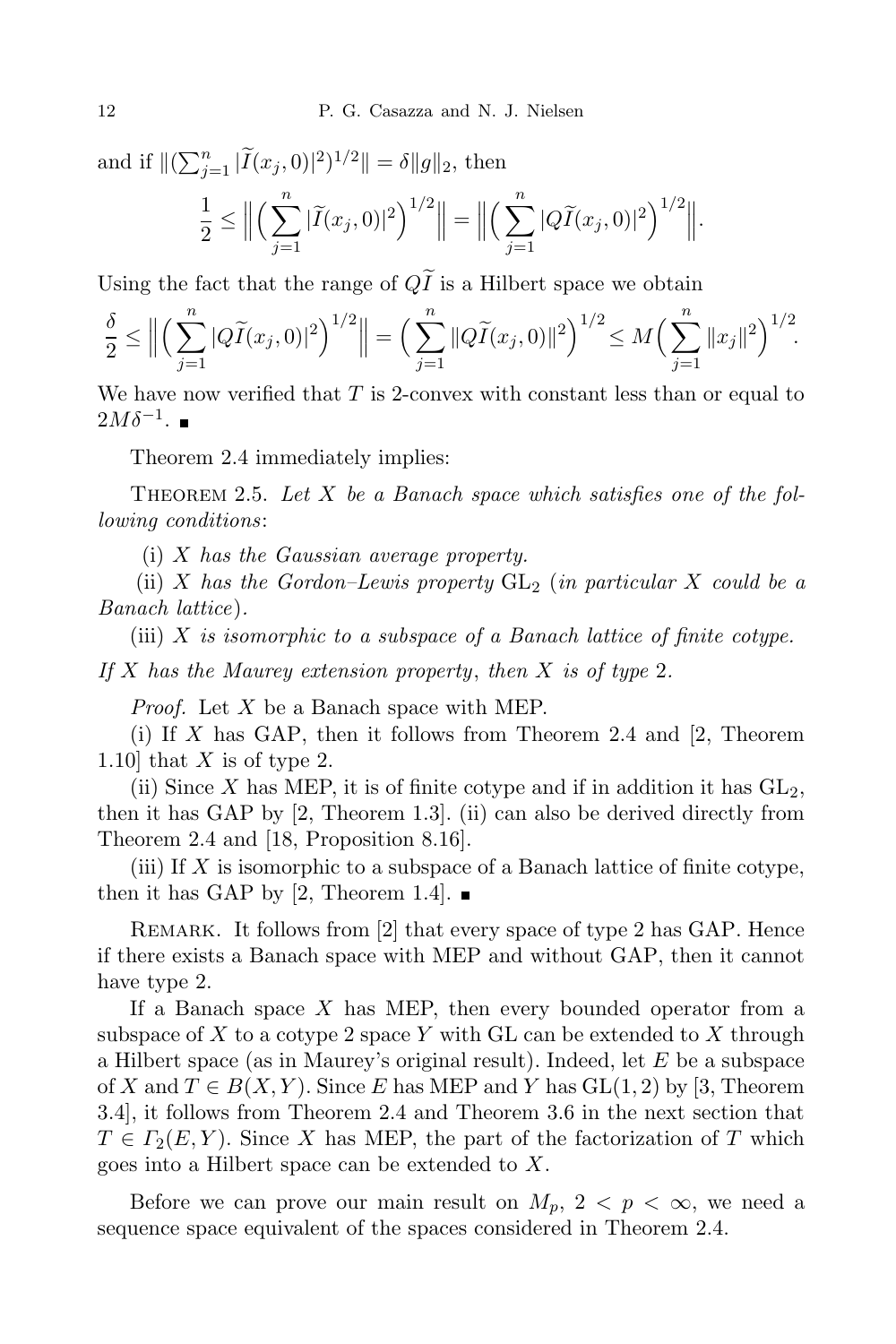If *X*, respectively *Y*, have unconditional normalized bases  $(x_n)$ , respectively  $(y_n)$ , then we say that  $(x_n)$  *dominates*  $(y_n)$  and write  $(y_n) < (x_n)$ if the linear operator *T*:  $\text{span}(x_n) \to \text{span}(y_n)$  defined by  $Tx_n = y_n$  for all *n* ∈ N is bounded. If  $1 \le q \le \infty$  and the unit vector basis of  $\ell_q$  dominates  $(x_n)$ , respectively is dominated by  $(x_n)$ , then we shall say that  $(x_n)$  satisfies an *upper q-estimate*, respectively *lower q-estimate*.

If  $1 \leq q < \infty$  and  $(e_n)$  denotes the unit vector basis of  $\ell_q$ , then for every  $0 < \delta < 1$  we define the space  $X(\delta, q)$  to be the closed linear span in  $(X \oplus \ell_q)_{\infty}$  of the sequence  $(x_i + \delta e_i)$ .

The next theorem, which will be very useful for us in several contexts, states:

Theorem 2.6. *Let X*, *respectively Y* , *be Banach spaces with normalized unconditional bases*  $(x_n)$ , *respectively*  $(y_n)$ , and let  $1 \leq q \leq \infty$  be such *that*  $(y_n) < (x_n)$  *with constant*  $K_1$  *and*  $(y_n)$  *satisfies an upper q-estimate with constant*  $K_2$ *. If for some*  $0 < \delta < 1$  *the formal identity operator*  $I_{\delta}$ from  $X(\delta, q)$  to  $Y(\delta, q)$  extends to a bounded operator  $I_{\delta}$  from  $(X \oplus \ell_q)_{\infty}$  to  $Y(\delta, q)$  *with*  $\|\tilde{I}_{\delta}\| < \delta^{-1}$ , *then for all*  $(t_n) \subseteq \mathbb{R}$ ,

$$
(2.3) \quad \delta^2 (1 - \|I_{\delta}\|\delta) \Big(\sum_{n=1}^{\infty} |t_n|^2\Big)^{1/2}
$$
  
\n
$$
\leq \sqrt{2} K_2 \operatorname{ubc}(x_n) \Big\|\sum_{n=1}^{\infty} t_n x_n \Big\| \quad \text{if } 1 \leq q \leq 2,
$$
  
\n
$$
(2.4) \quad \delta^2 (1 - \|I_{\delta}\|\delta) \Big(\sum_{n=1}^{\infty} |t_n|^q\Big)^{1/q}
$$
  
\n
$$
\leq K_2 \operatorname{ubc}(x_n) \Big\|\sum_{n=1}^{\infty} t_n x_n \Big\| \quad \text{if } 2 \leq q \leq \infty.
$$

*For example*,  $(x_n)$  *has a lower* 2-estimate if  $1 \leq q \leq 2$  *and a lower q*-estimate  $if 2 \leq q < \infty$ .

*Proof.* Since  $I_{\delta}$  extends  $I_{\delta}$ , for all  $n \in \mathbb{N}$  we have

$$
y_n + \delta e_n = \widetilde{I}_{\delta} x_n + \delta \widetilde{I}_{\delta} e_n
$$

and hence by the triangle inequality

(2.5) 
$$
1 - \|\widetilde{I}_{\delta}\| \delta \le \|\widetilde{I}_{\delta} x_n\| \quad \text{for all } n \in \mathbb{N}.
$$

Let  $Q: (Y \oplus \ell_q)_{\infty} \to \ell_q$  be the canonical projection and let  $T = Q\widetilde{I}_{\delta}$ . Fix  $n \in \mathbb{N}$  and let  $(a_k) \subseteq \mathbb{R}$  be chosen so that

$$
\widetilde{I}_{\delta}x_n = \sum_{k=1}^{\infty} a_k y_k + \delta \sum_{k=1}^{\infty} a_k e_k.
$$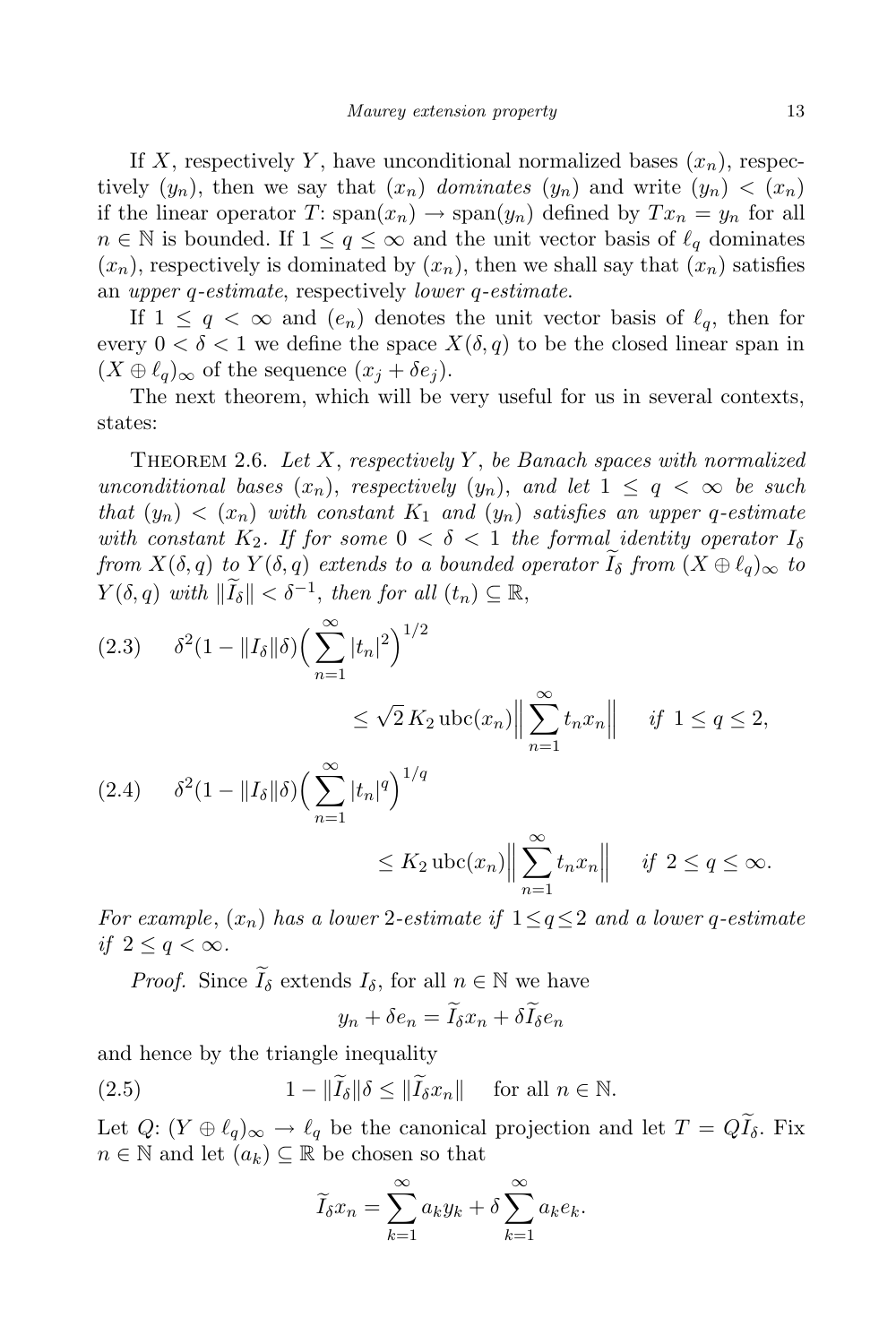If  $\|\tilde{I}_{\delta}x_n\| = \delta(\sum_{k=1}^{\infty} |a_k|^q)^{1/q}$ , then by (2.5),  $1 - \|\tilde{T}_{\delta}\| \delta \le \delta \left( \sum_{k=1}^{\infty} |a_k|^q \right)^{1/q} = \|Tx_n\|$ *k*=1

and if  $\|\widetilde{I}_{\delta}x_n\| = \|\}$  $\sum_{k=1}^{\infty} a_k y_k$ , we obtain

$$
(2.7) \quad \delta(1 - \|\widetilde{I}_{\delta}\|\delta) \le \delta \Big\| \sum_{k=1}^{\infty} a_k y_k \Big\| \le K_2 \delta \Big( \sum_{k=1}^{\infty} |a_k|^q \Big)^{1/q} = \|Tx_n\|.
$$

Comparing (2.6) and (2.7) we deduce that for all  $n \in \mathbb{N}$ ,

$$
K_2^{-1}\delta(1-\|\widetilde{I}_{\delta}\|\delta) \leq \|Tx_n\|.
$$

Let  $r = \max(q, 2)$ . Since  $\ell_q$  is of cotype  $r$ , for all  $n \in \mathbb{N}$  and all  $(t_j)_{j=1}^n \subseteq \mathbb{R}$ we get

$$
K_2^{-1}\delta(1 - \|\tilde{I}\|\delta) \Big(\sum_{j=1}^n |t_j|^r\Big)^{1/r} \le \Big(\sum_{j=1}^n |t_j|^r \|Tx_j\|^r\Big)^{1/r}
$$
  
\n
$$
\le C_q \Big(\int_0^1 \Big\|\sum_{j=1}^n r_j(t)t_j Tx_j\Big\|^r dt\Big)^{1/r}
$$
  
\n
$$
\le C_q \|\tilde{I}\|\Big(\int_0^1 \Big\|\sum_{j=1}^n r_j(t)t_j x_j\Big\|^r dt\Big)^{1/r}
$$
  
\n
$$
\le C_q \delta^{-1} \operatorname{ubc}(x_j) \Big\|\sum_{j=1}^n t_j x_j\Big\|
$$

where  $C_q \leq \sqrt{2}$  for  $1 \leq q < 2$  and  $C_q = 2$  for  $2 \leq q < \infty$ . This immediately gives (2.3) and (2.4). Note that our assumptions imply that  $\delta < K_1^{-1}$ .

Remark. Theorem 2.6 remains true if we assume that both *X* and *Y* are finite-dimensional.

Theorem 2.6 was inspired by Nigel Kalton, who used the spaces  $\ell_p(\delta, 2)$ to prove that  $\ell_p$  does not have  $M_r$  for  $2 < p < r < \infty$ . This subsequently led to the idea of the proof of Theorem 2.4. Spaces like  $\ell_p(\delta, 2)$  were first considered by Rosenthal in his construction of new  $\mathcal{L}_p$ -spaces [20].

Before we go on we need a few facts about the spaces  $\ell_p(\delta, 2), p > 2$ , which all go back to [20]. Hence let  $2 < p < \infty$  and  $0 < \delta < 1$ . The space  $L_p(0, \infty) \cap$  $L_2(0,\infty)$  equipped with the maximum of the *p*-norm and the 2-norm is a rearrangement invariant function space on  $[0, \infty]$  which is isomorphic to  $L_p(0,1)$  [11, Theorem 2.f.1]. In addition  $\ell_p(\delta,2)$  is isometric to a norm 1 complemented subspace of  $L_p(0, \infty) \cap L_2(0, \infty)$ . Indeed, it is readily seen that if we take a sequence  $(I_k)_{k=1}^{\infty}$  of mutually disjoint intervals in  $[0, \infty)$  each of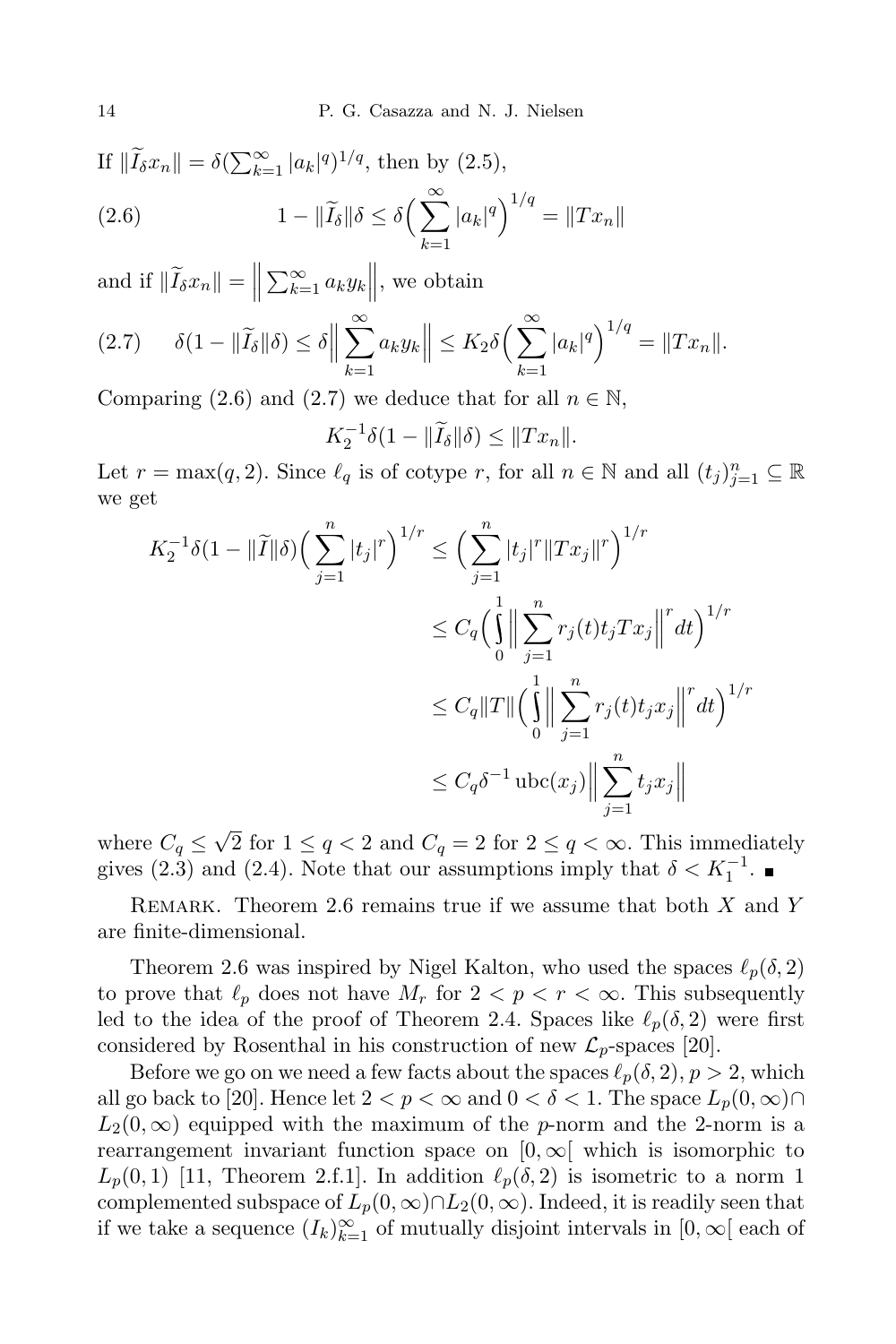length  $\delta^{2p/(p-2)}$ , then the closed linear span of  $\{1_{I_k}\}$  is isometric to  $\ell_p(\delta, 2)$ . This span is also norm 1 complemented since conditional expectations are norm 1 projections in  $L_p(0,\infty) \cap L_2(0,\infty)$ . Hence we have verified:

LEMMA 2.7. Let  $2 < p < \infty$ . There exists a constant C so that for all  $\delta \in [0,1], \ell_p(\delta,2)$  *is C-isomorphic to a C-complemented subspace of*  $L_p(0,1)$ *.* 

We need yet another lemma:

LEMMA 2.8. If *X* is a Banach space with  $M_p$  for some  $2 < p < \infty$ , then  $\inf\{q \mid X \text{ has } cotype \ q\} < p$ . In particular *X* has cotype *p*.

*Proof.* Put  $q_0 = \inf\{q \mid X \text{ has cotype } q\}$ . By [13],  $L_{q_0}(0,1)$  is finitely representable in *X* and hence it has  $M_p$  by Corollary 1.2. If  $p \leq q_0$ , then  $L_p(0,1)$  is a quotient of  $L_{q_0}(0,1)$  and hence it also has  $M_p$  by Proposition 1.6; this is a contradiction since  $L_p(0,1)$  contains uncomplemented subspaces isomorphic to  $\ell_p$  (see [20]).

We are now ready to prove:

THEOREM 2.9. If  $2 < p < \infty$  and X is a Banach space with  $M_p$ , then *the following statements hold*:

(i) *For every*  $\lambda \geq 1$  *there exists a constant*  $c(\lambda)$  *so that whenever*  $(x_i) \subseteq$ *X is a finite or infinite λ-unconditional normalized sequence then*

$$
(2.8) \t c(\lambda) \Big( \sum_j |a_j|^2 \Big)^{1/2} \leq \Big\| \sum_j a_j x_j \Big\| \t for all (a_j) \subseteq \mathbb{R}.
$$

(ii) *X is of weak type* 2 *and has property* (*H*)*. If in addition X is a Banach lattice then it is a weak Hilbert space which satisfies a lower* 2*-estimate.*

*Proof.* (i) Let  $n \in \mathbb{N}, \lambda \geq 1$  and let  $(x_j)_{j=1}^n \subseteq X$  be a normalized *λ*-unconditional sequence. Since  $([x_j] \oplus \ell_2^n)_{\infty}$  is 12-isomorphic to a subspace of *X*, it follows that  $([x_j] \oplus \ell_2^n)_{\infty}$  has  $M_p$  with constant less than or equal to  $12M_p(X)$ . Combining this with Lemma 2.7 we find that every bounded operator *T* from a subspace of  $([x_j] \oplus \ell_2^n)_{\infty}$  to any  $\ell_p(\delta, 2)$ ,  $0 < \delta < 1$ , has an extension  $\widetilde{T}$  to  $([x_j] \oplus \ell_2^n)_{\infty}$  with  $\|\widetilde{T}\| \leq 12C^2 M_p(X)$ . By Lemma 2.8, *X* has cotype *p* and hence the cotype constant of  $([x_j] \oplus \ell_2^n)_{\infty}$  is less than or equal to  $2K_p(X)$  and therefore the formal identity operator  $I_\delta$  of  $[x_i](\delta, 2)$ into  $\ell_p(\delta, 2)$  has a norm less than or equal to  $2K_p(X)$ . If we now choose  $\delta$ so that  $24C^2k_p(X)M_p(X)\delta < 1$ , then it follows that  $I_\delta$  has an extension to  $([x_j] \oplus \ell_2^n)_{\infty}$  with norm less than  $\delta^{-1}$ . Hence by Theorem 2.6 we get, for all  $(t_j)_{j=1}^n \subseteq \mathbb{R},$ 

$$
\frac{\delta^2}{2} \left( \sum_{j=1}^n |t_j|^2 \right)^{1/2} \le \lambda \Big\| \sum_{j=1}^n t_j x_j \Big\|,
$$

which proves (2.8).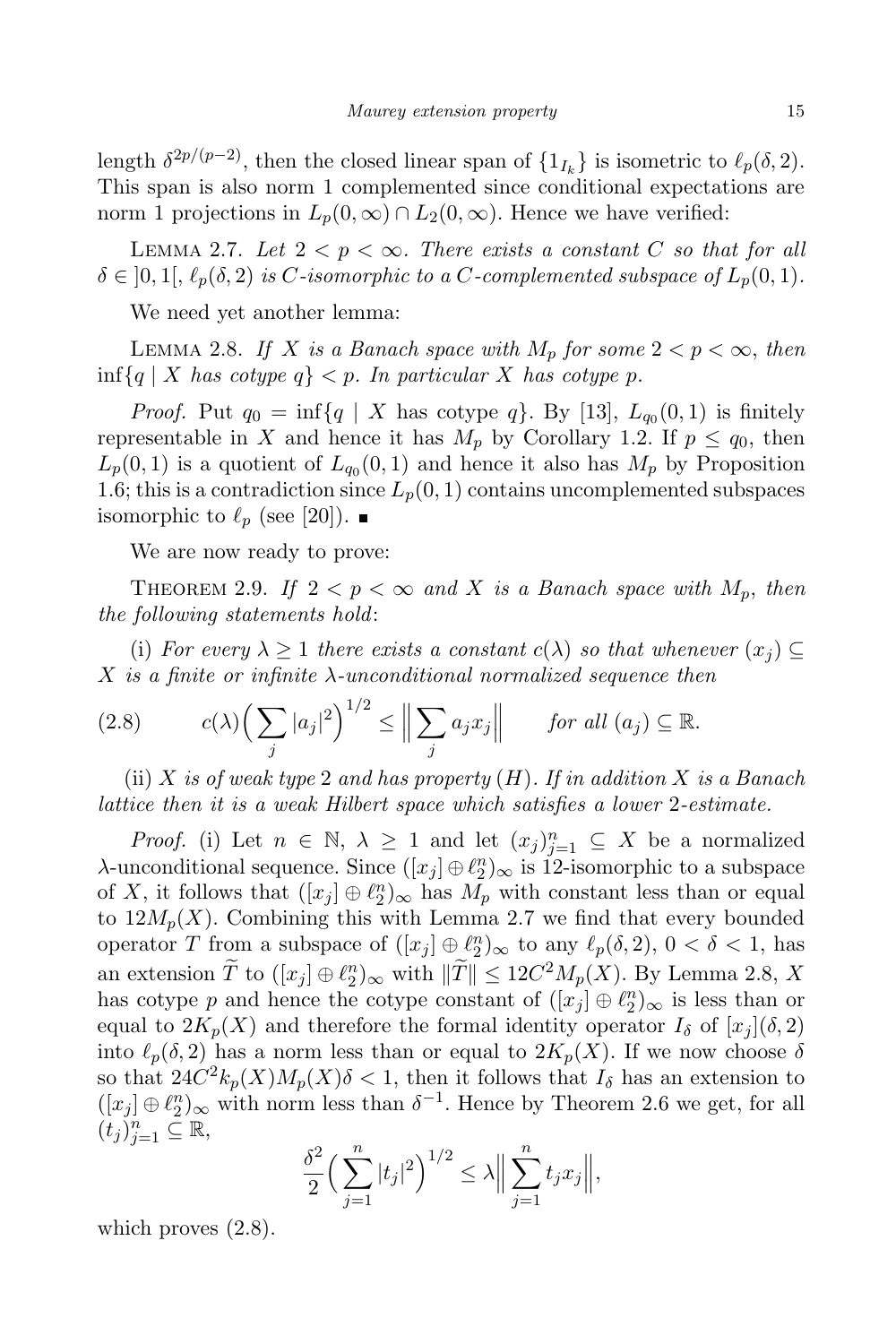(ii) Since X has  $M_p$ , it also has  $M_2$  (because  $L_p$  has a complemented subspace isomorphic to a Hilbert space) and hence  $X$  is of weak type 2. Combining this with (2.8) we deduce that there exists a constant  $C(\lambda)$  so that if  $(x_j)_{j=1}^n \subseteq X$  is  $\lambda$ -unconditional and normalized, then

$$
c(\lambda)\sqrt{n} \le \Big\|\sum_{j=1}^n x_j\Big\| \le C(\lambda)\sqrt{n},
$$

which proves that *X* has property (*H*).

If in addition  $X$  is a Banach lattice, then it follows from [17, Corollary 4.4 that  $X$  is a weak Hilbert space which by  $(2.8)$  satisfies a lower 2-estimate.

Let us conclude this section with two corollaries.

COROLLARY 2.10. Let X be a Köthe function space on  $[0,1]$ . If X has *M*<sub>p</sub> for some  $p, 2 < p < \infty$ , then *X* is lattice isomorphic to  $L_2(0, 1)$ .

*Proof.* It follows from Theorem 2.9 that *X* is a weak Hilbert space and hence by [16, Theorem 3], *X* is lattice isomorphic to  $L_2(0,1)$ .

Corollary 2.11. *If X is a Banach lattice with an upper* 2*-estimate which* has  $M_p$  *for some*  $p, 2 < p < \infty$ , *then X is isomorphic to a Hilbert space.*

**3.** The extension properties  $M_p$ ,  $1 \leq p < \infty$ . In this section we shall investigate the properties  $M_p$  in greater detail. Our first theorem gives a necessary and sufficient condition for an operator from a subspace of *X* to  $\ell_p$  to extend to X.

THEOREM 3.1. Let *X* be a Banach space, *E* a subspace of *X* and  $T \in$  $B(E,\ell_p), 1 \leq p \leq \infty$ . Let Q be the natural quotient map of  $X^*$  onto  $E^*$ . *The following statements are equivalent*:

(i) *T* has an extension  $\widetilde{T} \in B(X, \ell_n)$ .

(ii) *There is* a constant  $K \geq 1$  *so that for all Banach spaces Z and all*  $S \in B(Z, E)$  *with*  $S^*Q \in \Pi_p(X^*, Z^*)$ , *TS is p-integral with* 

(3.1) 
$$
i_p(TS) \leq K \pi_p(S^*Q).
$$

*Proof.* Assume that (i) holds and let  $\widetilde{T} \in B(X, \ell_p)$  be an extension. Since  $\|\widetilde{T}\| = \gamma_p(\widetilde{T})$ , it follows from [4, Theorem 9.11] that if *Z* is an arbitrary Banach space and  $S \in B(Z, E)$  with  $S^*Q \in \Pi_p(X^*, Z^*)$ , then  $TS = TS$  is *p*-integral with

$$
i_p(TS) = i_p(TS) \le ||T|| \pi_p(S^*Q),
$$

which is (3.1) with  $K = ||\widetilde{T}||$ .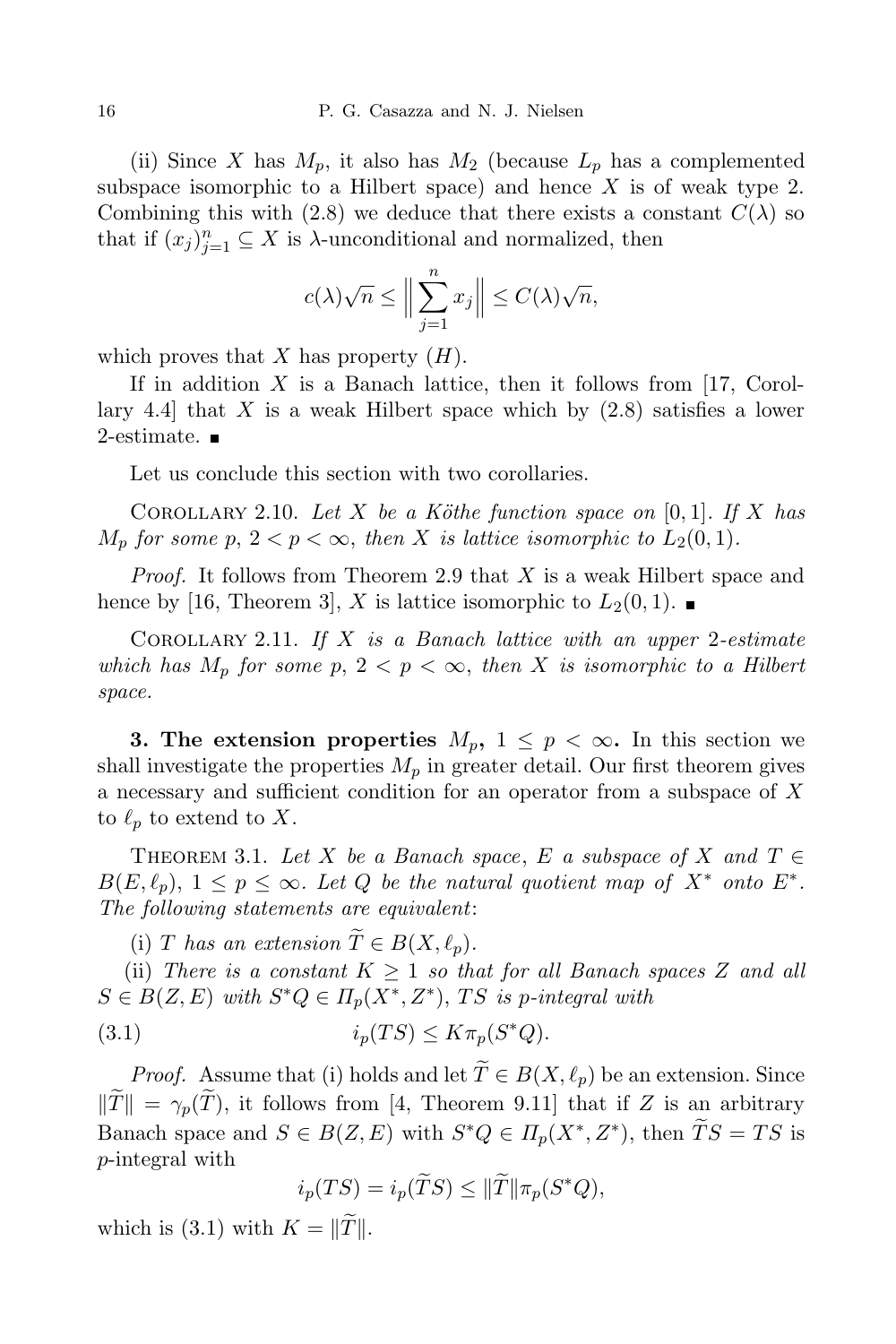Assume next that (ii) holds and define

$$
\mathcal{N} = \{ U \in N_1(\ell_p, X) \mid U(\ell_p) \subseteq E \}.
$$

If we can prove that  $T$  acts as a bounded linear functional on  $N$  via trace duality, then since  $N_1(\ell_p, X)^* = B(X, \ell_p^{**})$  it follows that *T* admits an extension  $\widetilde{T} \in B(X, \ell_n)$ .

Hence let  $U \in \mathcal{N}$  be arbitrary and let  $\varepsilon > 0$ . From Kwapień's characterization of  $\Gamma_p^*$  (see [8]) it follows that there exist a Banach space  $Z$ ,  $A \in \Pi_{p'}(\ell_p, Z)$  and  $S \in B(Z, E)$  with  $S^*Q \in \Pi_p(X^*, Z^*)$  so that  $U = SA$ and

$$
\pi_{p'}(A)\pi_p(S^*Q) \le \nu_1(U) + \varepsilon.
$$

Applying now (1.2) we obtain

$$
|\operatorname{tr}(TU)| \leq i_p(TS)\pi_{p'}(A) \leq K\pi_p(S^*Q)\pi_{p'}(A) \leq K(\nu_1(U) + \varepsilon).
$$

Since  $\varepsilon > 0$  was arbitrary, this shows that *T* admits an extension  $\widetilde{T}$  with  $||T||$  ≤ *K*. ■

In our next result we shall use Theorem 3.1 to give a necessary and sufficient condition for every operator from a given subspace of *X* to extend to *X*.

THEOREM 3.2. Let E be a subspace of a Banach space X and  $1 \leq p$ *≤ ∞. Further let Q denote the canonical quotient map of X<sup>∗</sup> onto E<sup>∗</sup> . The following statements are equivalent*:

(i) *Every*  $T \in B(E, \ell_p)$  *extends to*  $a \widetilde{T} \in B(X, \ell_p)$ *.* 

(ii) *There is a constant*  $K \geq 1$  *so that every*  $T \in E^* \otimes \ell_p$  *extends to a*  $\widetilde{T} \in B(X, \ell_p)$  *with*  $\|\widetilde{T}\| \leq K\|T\|.$ 

(iii) *There exists* a *constant*  $K \geq 1$  *so that for all Banach spaces*  $Z$ , whenever  $S \in B(E^*, Z)$  with  $SQ \in \Pi_p(X^*, Z)$  then  $S \in \Pi_p(E^*, Z)$  with

(3.2) 
$$
\pi_p(S) \leq K \pi_p(SQ).
$$

*Proof.* In view of the open mapping theorem and Theorem 1.3 it is immediate that (i) and (ii) are equivalent. Hence assume that (ii) holds and let *K* be a constant from there. Let *Z* be an arbitrary Banach space and let  $S \in B(E^*, Z)$  with  $SQ \in \Pi_p(X^*, Z)$ . Our assumption and [9] (see also [15]) imply that

$$
\sup\{\|TS^*\|_m \mid T \in B(E^{**}, \ell_p), \|T\| \le 1\}\le K \sup\{\|TS^*\|_m \mid T \in B(X^{**}, \ell_p), \|T\| \le 1\} = K\pi_p(SQ).
$$

Since the left hand side is finite, we can conclude that it is equal to  $\pi_p(S)$ . Hence  $S \in \Pi_p(E^*, Z)$  with  $\pi_p(S) \leq K \pi_p(SQ)$ .

Assume next that (iii) holds and let  $T \in B(E, \ell_p)$  be arbitrary. We shall verify that (ii) of Theorem 3.1 holds. Hence let *Z* be an arbitrary Banach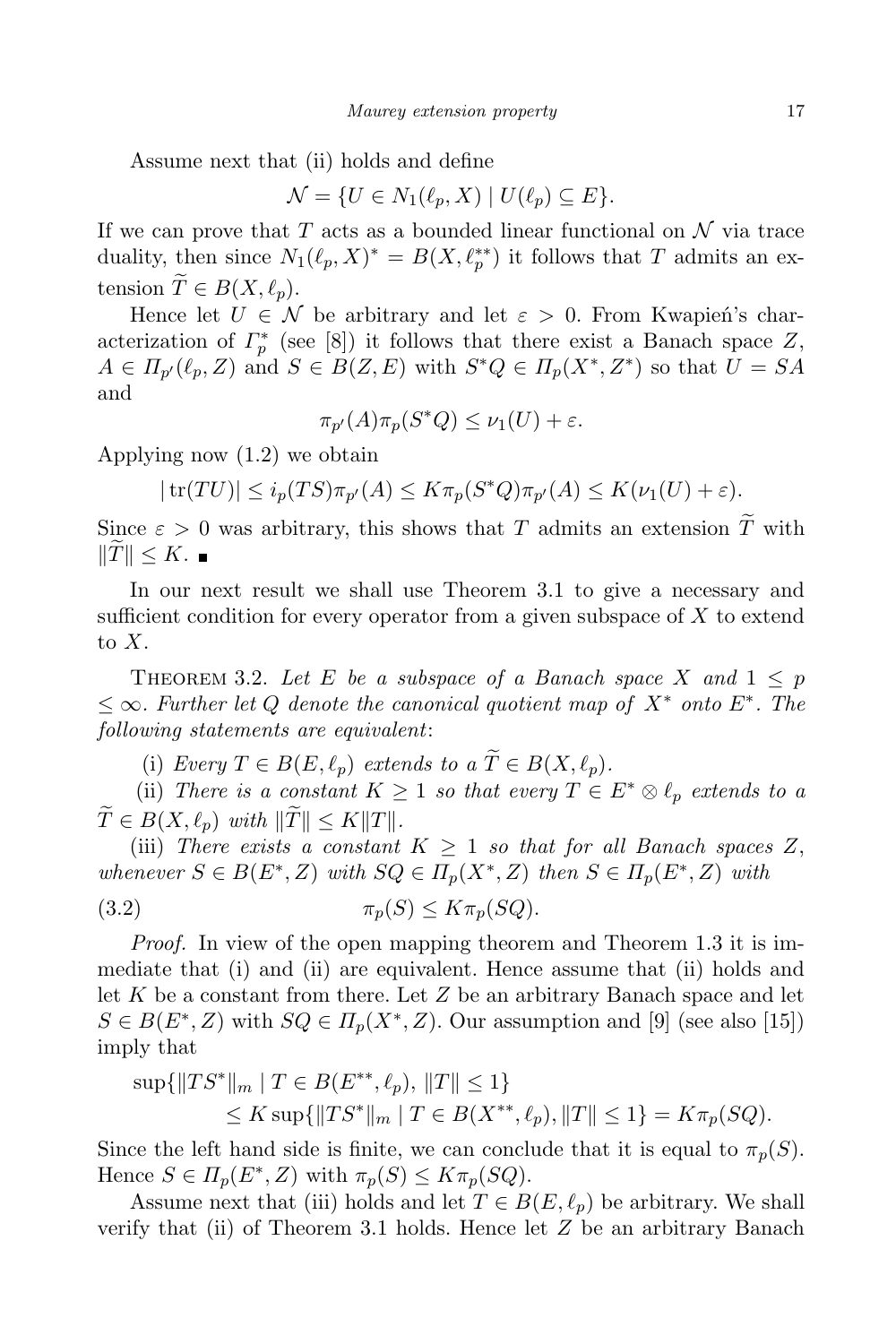space and  $S \in B(Z, E)$  with  $S^*Q \in \Pi_p(X^{**}, Z^*)$ . From (3.2) we conclude that  $S^* \in \Pi_p(E^*, Z^*)$ , and therefore by [9], *TS* is order bounded and hence also *p*-integral with

 $i_p(TS) \leq ||TS||_m \leq ||T||_{\pi_p}(S^*) \leq K||T||_{\pi_p}(S^*Q).$ 

Hence *T* admits an extension  $\widetilde{T}$  to *X* with  $\|\widetilde{T}\| \leq K\|T\|$ .

Using the previous results we now obtain:

THEOREM 3.3. Let *X* be a Banach space and  $1 \leq p \leq \infty$ . The following *statements are equivalent.*

 $(i)$  *X* has  $M_p$ .

(ii) *There exists* a *constant*  $K \geq 1$  *so that if*  $E$  *is* an *arbitrary subspace* of  $X, Q_E$  *is the canonical quotient map of*  $X^*$  *onto*  $E^*$  *and*  $Z$  *is an arbitrary Banach space*, *then for every*  $S \in B(E^*, Z)$  *with*  $SQ \in \Pi_p(X^*, Z)$  *we have*  $S \in \Pi_p(E^*, Z)$  *with* 

$$
\pi_p(S) \leq K \pi_p(SQ).
$$

*Proof.* This follows immediately from Theorems 1.1 and 3.2. ■

We now need the following lemma:

LEMMA 3.4. If X is a Banach space with  $M_1$ , then has type p for some p,  $1 < p \leq 2.$ 

*Proof.* Let *X* have  $M_1$ . If *X* is not of type greater than one, then by [13],  $\ell_1$  is finitely representable in *X* and hence it follows from Corollary 1.2 that  $\ell_1$  has  $M_1$ . By [1],  $\ell_1$  contains an uncomplemented subspace  $E$  isomorphic to  $\ell_1$ ; hence no isomorphism of *E* onto  $\ell_1$  can be extended to  $\ell_1$ , which is a contradiction.

We are now able to prove

Theorem 3.5. *If X is a Banach space*, *then the following statements hold*:

(i) If  $X$  has  $M_1$ , then it has  $M_2$ .

(ii) If  $1 < p < 2$ , then *X* has  $M_1$  *if* and only *if it* has  $M_p$ .

(iii) If *X* has  $M_p$  for some  $p, 2 < p < \infty$ , then it has  $M_2$ .

*Proof.* (i) Let *X* have  $M_1$ . By Lemma 3.4 there is a  $q > 1$  so that X has type q. Let  $1 < p < q$ . If  $E \subseteq X$  is a subspace, then it follows from [13] that  $\Pi_1(E^*, Z) = \Pi_p(E^*, Z)$  for every Banach space Z and hence we see from our assumption and Theorem 3.3 that *X* has  $M_p$ . Since  $L_p(0,1)$  has a complemented subspace isomorphic to a Hilbert space, we conclude that *X* has  $M_2$ .

(ii) Let  $1 < p < 2$  and assume first that *X* has  $M_1$ . By (i) and Theorem 2.3, X has type q for all  $q < 2$  and hence we can argue as in (i) to conclude that *X* has  $M_p$ . Assume next that *X* has  $M_p$ . Again the argument of (i)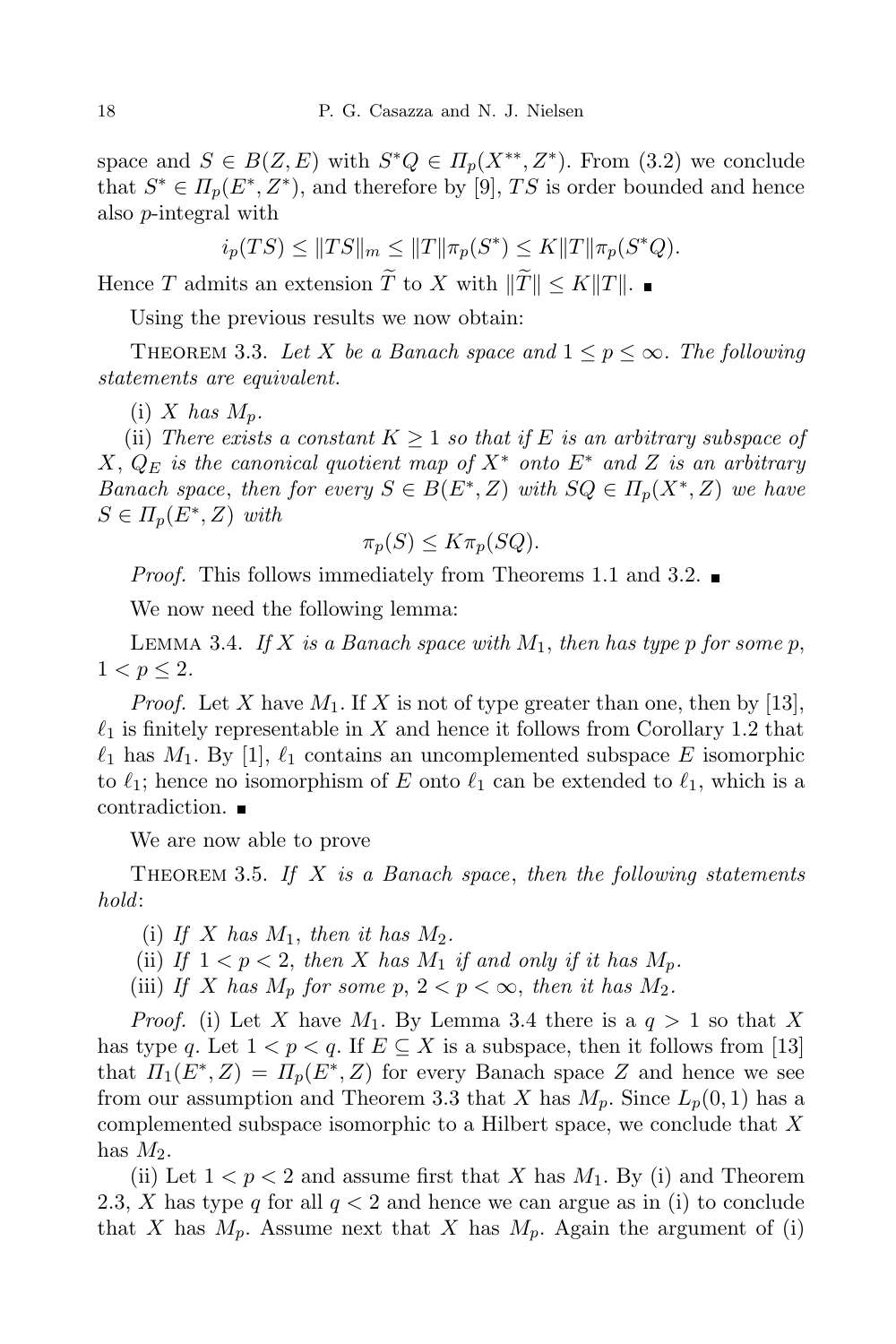shows that *X* has  $M_2$  and is therefore of type *q* for all  $q < 2$ . If  $E \subset X$ is a subspace and  $T \in B(E, \ell_1)$ , then  $T \in \Gamma_p(E, \ell_1)$  and hence it can be extended to a bounded  $\widetilde{T} \in B(X, \ell_1)$ .

(iii) If  $2 < p < \infty$ , then  $L_p(0, 1)$  has a complemented subspace isomorphic to a Hilbert space and hence if *X* has  $M_p$ , it also has  $M_2$ .

We shall now need the following factorization theorem which is a generalization of [18, Theorem 8.17].

THEOREM 3.6. Let  $1 \leq p \leq 2$  and let X and Y be Banach spaces. If  $B(\ell_{\infty}, X^*) = \Pi_{p'}(\ell_{\infty}, X^*)$  and Y has  $\operatorname{GL}(1,p)$ , then  $B(X, Y) \subseteq \Gamma_p(X, Y^{**})$ *and there exists a constant C<sup>p</sup> so that*

(3.3) 
$$
\gamma_p(T) \le C_p \operatorname{GL}_{1,p}(Y) ||T|| \quad \text{for all } T \in B(X,Y).
$$

*Proof.* Let  $T \in B(X, Y)$  be arbitrary. We shall use [4, Theorem 9.11] to show that  $T \in \Gamma_p(X, Y^{**})$ . To this end let *Z* be an arbitrary Banach space and  $S \in B(Z, X)$  with  $S^* \in \Pi_p(X^*, Z^*)$ . The assumptions on X give that  $S^*$  is absolutely summing and since *Y* has  $GL(1,p)$ , we deduce that *TS* is *p*-integral with

$$
i_p(TS) \leq \mathrm{GL}_{1,p}(Y)\pi_1(S^*T^*) \leq C_p \mathrm{GL}_{1,p}(Y)\pi_p(S^*)||T||
$$

for a suitable constant  $C_p$ . This together with the above-mentioned theorem gives  $(3.3)$ . ■

COROLLARY 3.7. Let  $p$  and  $X$  be as in Theorem 3.6. If  $Y$  is a comple*mented subspace of a p-concave Banach lattice Z*, *then*  $B(X, Y) = \Gamma_p(X, Y)$ *.* 

*Proof.* It follows from [5] that *Y* has  $GL(1,p)$  and since *Z* does not contain  $c_0$ , it follows from [11] that  $Z$  and hence also  $Y$  is complemented in its second dual.

The next theorem is a direct consequence of Theorems 3.6 and 3.5.

THEOREM 3.8. Let  $X$  be a Banach space with  $M_1$  and  $Y$  a Banach space *with*  $GL(1,p)$  *where*  $1 \leq p < 2$ *. If*  $E \subseteq X$  *is a subspace*, *then every*  $T \in$  $B(E, Y)$  *extends to*  $aT \in B(X, Y^{**})$  *with* 

$$
(3.4) \quad \|\widetilde{T}\| \le M_p(X) \operatorname{GL}_{1,p}(Y)T_r(X)\|T\| \quad \text{for all } r \text{ with } p < r < 2.
$$

*Proof.* Choose  $p < r < 2$  and let  $T \in B(E, Y)$ . Since *X* (and hence *E*) has type *r* by Theorem 3.5, we deduce from Theorem 3.6 that  $T \in \Gamma_p(E, Y^{**})$ with

(3.5) 
$$
\gamma_p(T) \leq T_r(X) \operatorname{GL}_{1,p}(Y) ||T||.
$$

Since *X* also has  $M_p$  it follows from (3.5) that *T* can be extended to a  $T \in B(X, Y^{**})$  so that (3.4) holds.

It is immediate from the definition of *M*<sup>2</sup> that the following holds: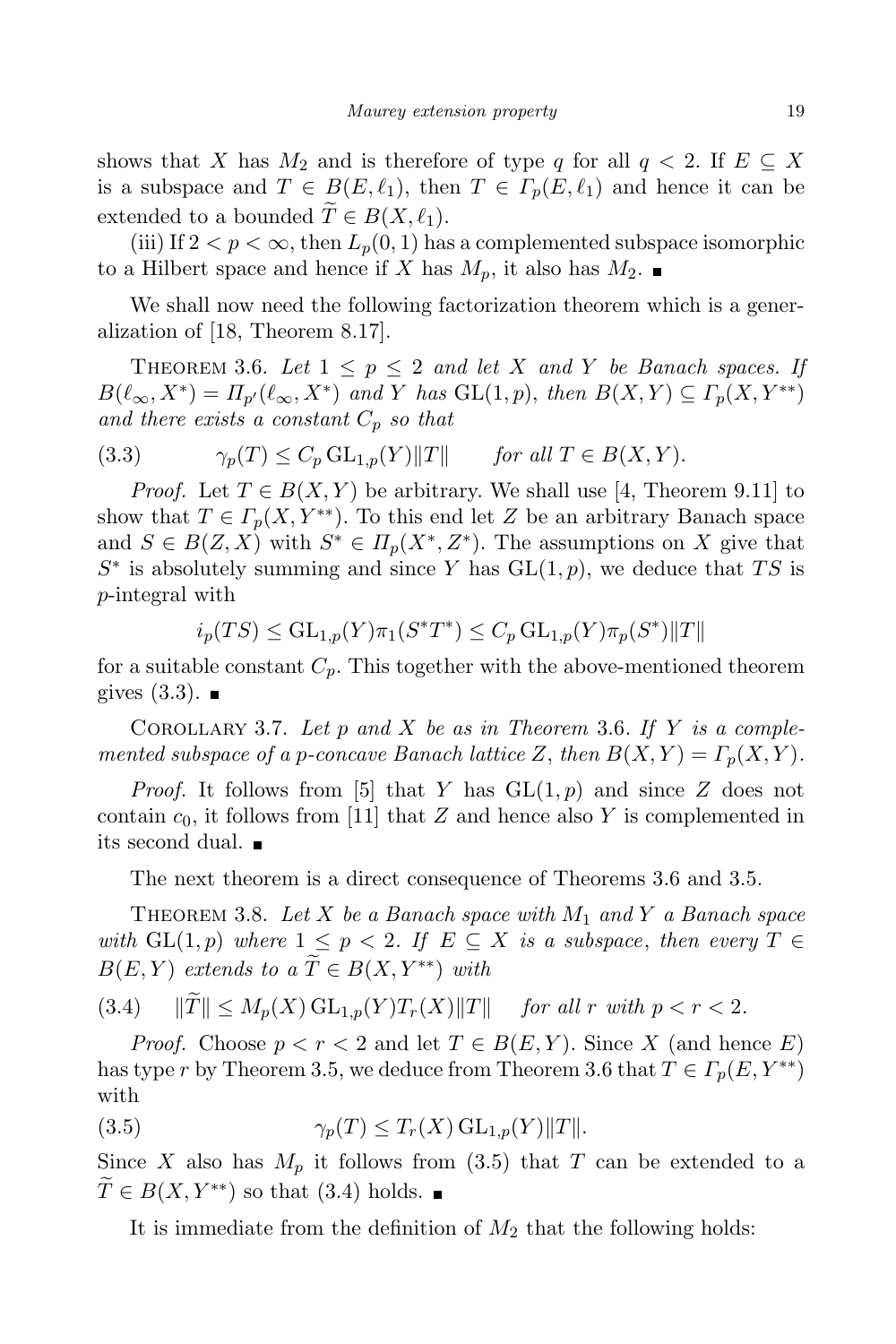PROPOSITION 3.9. Let X be a Banach space with  $M_2$ . For every finite*dimensional subspace*  $E \subseteq X$  *there exists* a *projection*  $P$  *of*  $X$  *onto*  $E$  *with* 

(3.6) 
$$
||P|| \le M_2(X)d(E,\ell_2^{\dim E}).
$$

If *X* is a Banach space and there exists a constant *K* so that (3.6) holds with *K* in place of  $M_2(X)$ , then *X* is said to have the *Maurey projection property*. It follows from [18, Theorem 11.6] that a Banach space with this property is of weak type 2. We end this section with the following result:

THEOREM 3.10. Let X be a Köthe function space on  $[0,1]$  with an un*conditional basis. If X has the Maurey projection property*, *then it is of type* 2*.*

*Proof.* Since *X* has an unconditional basis, it follows from [7] that *X* is isomorphic to  $X(\ell_2)$  (=  $\ell_2 \otimes_m X$ ). It therefore follows from from [19, Remark] 11.8] that *X* being of weak type 2 is actually of type 2.

## **References**

- [1] J. Bourgain, *A counterexample to a complementation problem*, Compositio Math. 43 (1981), 133–144.
- [2] P. G. Casazza and N. J. Nielsen, *A Gaussian average property of Banach spaces*, Illinois J. Math. 41 (1997), 559–576.
- [3] —, —, *Embeddings of Banach spaces into Banach lattices and the Gordon–Lewis property*, Positivity 5 (2001), 297–321.
- [4] J. Diestel, H. Jarchow and A. Tonge, *Absolutely Summing Operators*, Cambridge Stud. Adv. Math. 43, Cambridge Univ. Press, 1995.
- [5] Y. Gordon, M. Junge and N. J. Nielsen, *The relations between volume ratios and new concepts of* GL*-constants*, Positivity 1 (1997), 359–379.
- [6] Y. Gordon and D. R. Lewis, *Absolutely summing operators and local unconditional structure*, Acta Math. 133 (1974), 27–48.
- [7] N. J. Kalton and P. Wojtaszczyk, *On nonatomic Banach lattices and Hardy spaces*, Proc. Amer. Math. Soc. 120 (1994), 731–741.
- [8] S. Kwapień, *On operators factorizable through Lp-spaces*, Bull. Soc. Math. France 31–32 (1972), 215–225.
- [9] —, *On a theorem of L. Schwartz*, Studia Math. 38 (1970), 193–201.
- [10] J. Lindenstrauss and L. Tzafriri, *Classical Banach Spaces I. Sequence Spaces*, Ergeb. Math. Grenzgeb. 92, Springer, Berlin, 1977.
- [11] —, —, *Classical Banach Spaces II. Function Spaces*, Ergeb. Math. Grenzgeb. 97, Springer, Berlin, 1979.
- [12] B. Maurey, *Un th´eor`eme de prolongement*, C. R. Acad. Sci. Paris S´er. A 279 (1974), 329–332.
- [13] B. Maurey et G. Pisier, *S´eries de variables al´eatoires v´ectorielles ind´ependantes et propri´et´es g´eom´etriques des espaces de Banach*, Studia Math. 58 (1976), 45–90.
- [14] V. D. Milman and G. Pisier, *Banach spaces with a weak cotype* 2 *property*, Israel J. Math. 54 (1986), 139–158.